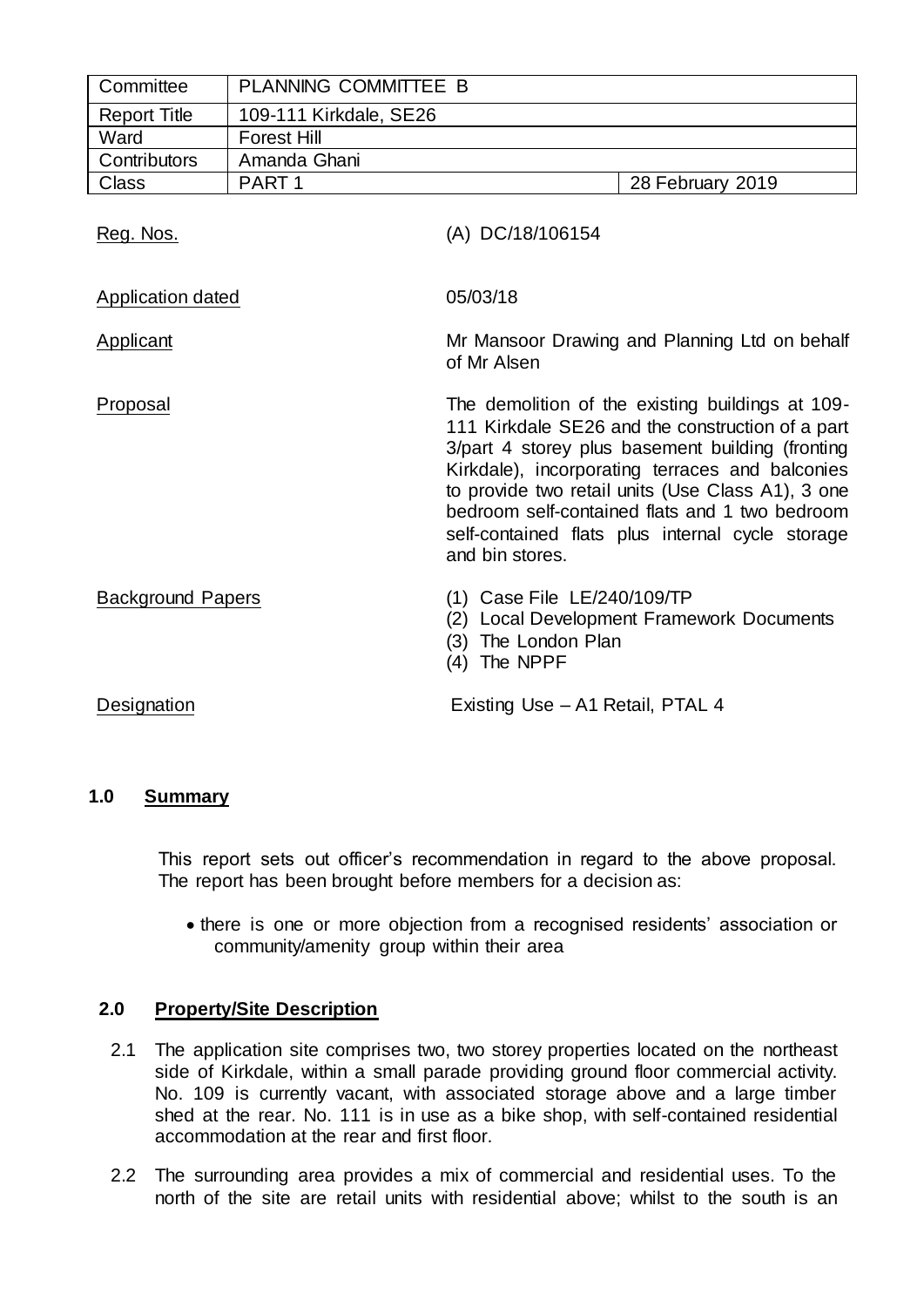adjoining empty commercial unit with two storeys of residential above. On the opposite side of Kirkdale is a four-storey block of flats called Denham Court. There are two storey retail properties with residential above on either side of Denham Court.

- 2.3 To the rear of the application site is a narrow vehicular/ pedestrian route accessed from Willow Way, whilst to the east of that is a vacant site that was formerly occupied by council offices and depots.
- 2.4 The application site provides no off-street parking spaces. Public transport within the immediate area is good, with a number of bus routes operating along Kirkdale and Dartmouth Road, whilst Sydenham Train Station lies within walking distance. The PTAL (Public Transport Accessibility Level) rating for the area is 4.
- 2.5 The Halifax Street Conservation Area lies 10 metres away from the application site on the opposite side of Kirkdale. There are a number of listed buildings in the near vicinity, including 124-128 and 134-146 Kirkdale. The former Woodman Public House is located on the south-west corner of Kirkdale, opposite the subject site and is locally listed.

# **3.0 Planning History**

3.1 In 2004, planning permission (DC/04/057353) was refused for the demolition of the existing building at 111 Kirkdale, and the construction of a part three/ part four storey building comprising 2, self-contained studio flat, 1, one bedroom and 1, two bedroom flat. The application was refused under delegated powers. The reasons for refusal were:

*The proposed building, by reason of its overall height and bulk and relationship to adjoining buildings would represent an obtrusive form of development detrimental to the amenities of neighbouring residential occupiers in terms of loss of daylight and outlook.*

 *The proposed development would be of insufficient design quality for this location. The front façade would not relate well to the street and would not present an active frontage to Kirkdale, detrimental to the visual amenities and character of the locality and the Kirkdale street scene.*

*The layout would provide substandard accommodation for the occupiers of the proposed building, particularly Flat A on the ground and first floors, by virtue of lack of daylight and outlook.*

*The proposal contains limited on-site parking and this is likely to encourage additional on-street car-parking demand in Kirkdale and Willow Way and surrounding streets, which could be detrimental to the free flow and safety of traffic*.

3.2 In 2009, (DC/09/072209) a planning application was submitted proposing the demolition of the existing buildings and the construction of a part three/part fourstorey plus basement building (fronting Kirkdale) to provide office and retail units on the ground floor and 3 three bedroom self-contained flats, incorporating terraces and balconies, together with a three storey plus basement building at the rear to provide 2 two bedroom self-contained flats and 1 three bedroom self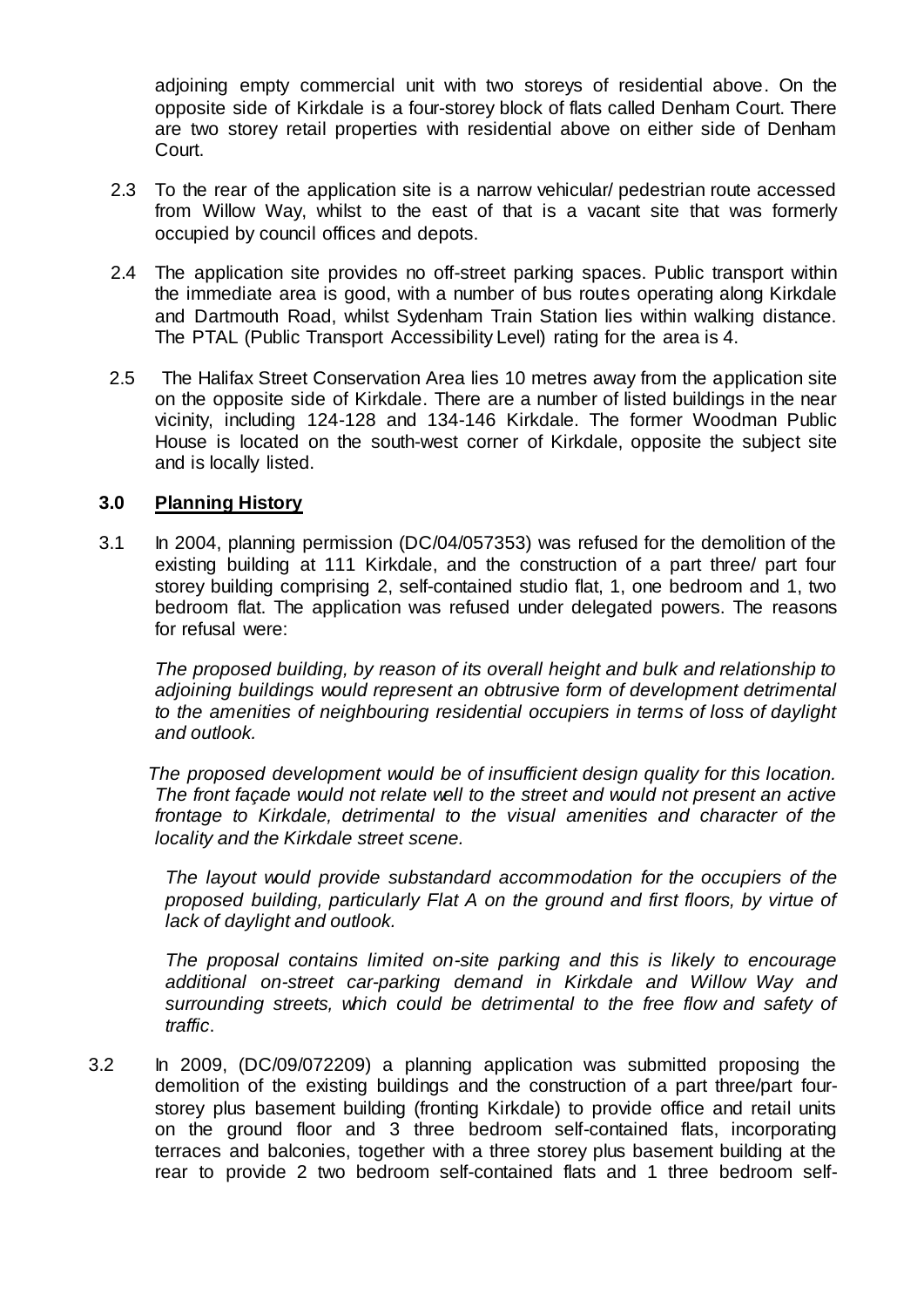contained maisonette, with a shared courtyard and amenity space, provision of 6 bicycle spaces and internal bin stores.

3.3 The application was refused at Planning Committee for the following reason:

*The proposed development, by reason of its scale, design and close proximity of the buildings would be out of keeping with the street scene, result in lack of privacy between facing habitable rooms within the development and would constitute overdevelopment of the site, contrary to Policies URB 3 Urban Design and HSG 5 Layout and Design of New Residential Development in the adopted Unitary Development Plan 2004 and the Residential Standards Supplementary Planning Document 2006*.

- 3.4 In 2012, a planning application (DC/12/079479) was submitted for the demolition of the existing buildings at 109-111 Kirkdale SE26 and the construction of a part 3/part 4 storey plus basement building (fronting Kirkdale), incorporating terraces and balconies to provide one retail unit and 3 three bedroom self-contained flats, together with a three storey plus basement building at the rear to provide 2 two bedroom self-contained maisonettes with a central courtyard and amenity space, provision of 6 bicycle spaces and internal bin stores.
- 3.5 The application was refused under delegated powers for the following reason:

*The proposed rear building, by reason of scale, height and siting, contributes to an unacceptable overdevelopment of the site, lying in close proximity of the proposed building fronting Kirkdale, whilst providing sub-standard residential accommodation within the basement by way of poor outlook, lack of natural light and sense of enclosure, together with the provision of single aspect windows on the upper floors, contrary to Objective 10: Protect & Enhance Lewisham's Character & Policy 15: High Quality Design for Lewisham of the adopted Local Development Framework - Core Strategy (June 2011) and saved policies URB 3 Urban Design, HSG 4 Residential Amenity and HSG 5 Layout and Design of New Residential Development in the Council's Unitary Development Plan (July 2004).*

- 3.6 This application was subsequently dismissed at appeal. The Inspector concluded that on balance the proposal would not provide acceptable living conditions for the incoming occupiers of the rear 3 storey block with basement to Willow Way. There would also be an identifiable shortfall with respect to Objective 10 in the Lewisham Core Strategy (2011), which seeks high standards of urban design and residential quality.
	- 3.7 In 2016 an application (DC/16/098846) was submitted for the demolition of the existing buildings at 109-111 Kirkdale SE26 and the construction of a part 3/part 4 storey plus basement building (fronting Kirkdale), incorporating terraces and balconies to provide one retail unit and 6 one bedroom self-contained flats and internal bin stores. The application was refused under delegated powers for the following reasons:
	- 3.8 *The proposed development by reason of proposed height, massing, design and plot coverage would fail to integrate successfully with the existing terrace appearing as an incompatible and incongruous addition to the Kirkdale street scene; significantly harming the character and appearance of the host terrace and surrounding area contrary to Policy 15 High quality design for Lewisham of the*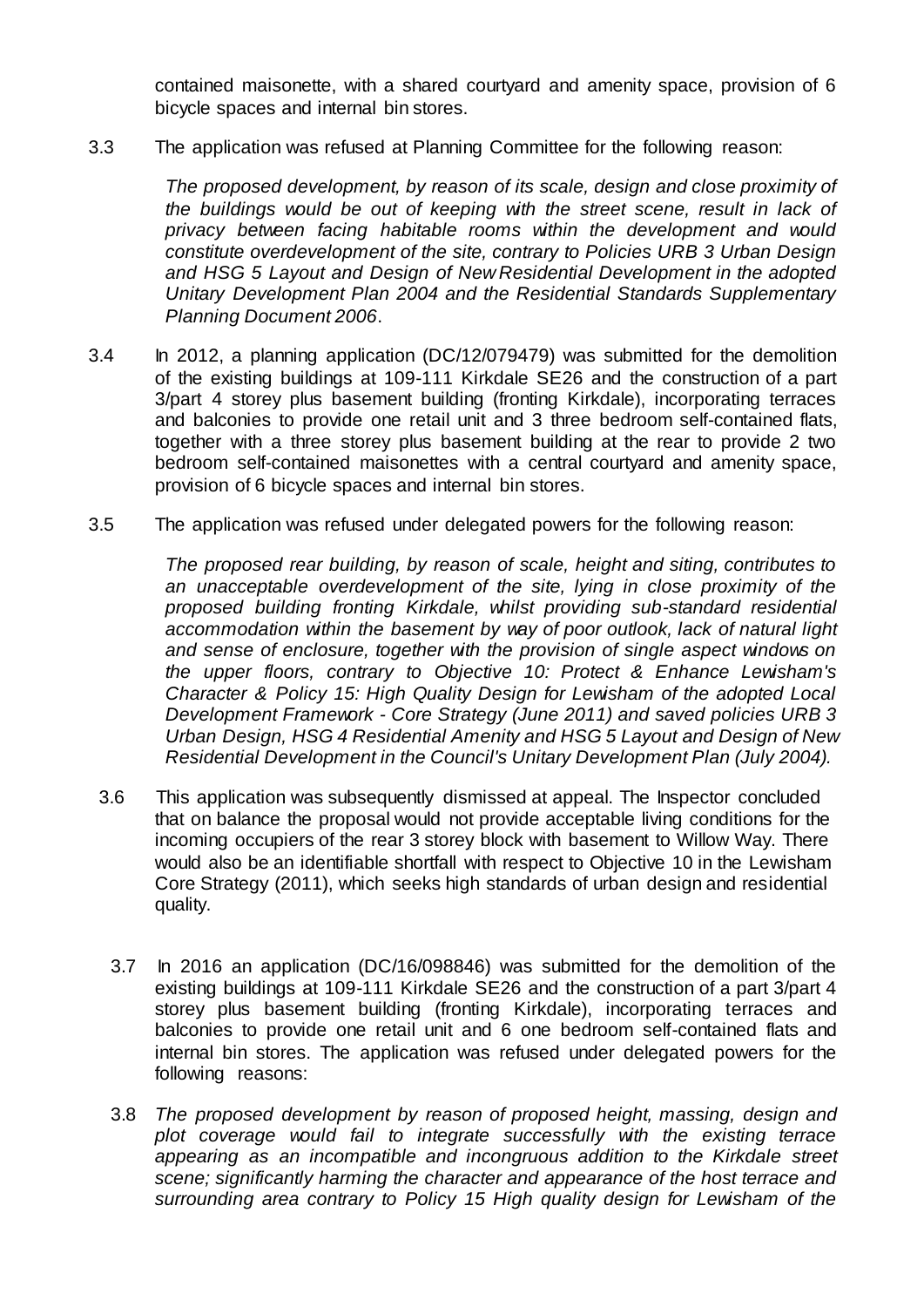*Core Strategy (2011), DM Policy 30 Urban design and local character and DM Policy 33 Development on infill sites, backland sites, back gardens and amenity areas of the Development Management Local Plan (2015).*

- 3.9 *Due to the lack of provision of any amenity space for two of the proposed units (2 and 4), the undersized amenity space for units 1,3 and 6, and the failure to meet the Housing SPG's requirement with regard to balcony depth, the proposed development would provide inadequate outdoor amenity space, giving rise to substandard residential accommodation contrary to standards 26 and 27 of Mayor of London's Housing Supplementary Planning Guidance, Policy 3.5 Quality and design of housing developments of the London Plan (2016), DM Policy 32 Housing design, layout and space and DM Policy 33 Development on infill sites, backland sites, back gardens and amenity areas of the Development Management Local Plan (2015).*
- 3.10 *The applicant has failed to demonstrate the capability of the application site to provide cycle storage in accordance with Standard 20 of the Mayor of London's Housing Supplementary Planning Guidance (2016), Policy 6.9 Cycling of the London Plan (2016), including table 6.3, and Core Strategy Policy 14 Sustainable Movement and Transport (2011).*
- 3.11 *The applicant has failed to demonstrate the capability of the application site to provide adequate refuse and recycling storage and collection arrangements in accordance with Standards 22 and 23 of the Mayor of London's Housing Supplementary Planning Guidance (2016).*
- 3.12 In summary, the main differences between the current proposal and previous refused applications include a reduction in height on the Kirkdale frontage from four to three storeys along with a reduction in the number of residential units being proposed. Previous applications DC/09/072209 and DC/12/079479 proposed a courtyard between two blocks of development; whereas the current application is for one tiered building.

# **4.0 The Proposal**

The proposal would include the demolition of the adjoining properties at nos. 109- 111 Kirkdale and associated structures to the rear. To the front of the site, a part three/part four storey plus basement building would be constructed, incorporating terraces and balconies to provide two retail (Use Class A1) units with ancillary office space; 3, one bedroom self-contained flats and 1, two bedroom selfcontained flats; ancillary storage facilities at lower ground and basement levels.. The storage areas would be capable of being used independently as the two lower floors would be accessible from the rear of the building.

The application proposes cycle and bin storage to the rear of the lower ground floor.

|                  | Unit type         | Unit<br>size  <br>(GIA) | <b>Room Sizes</b> | Floor<br>to<br>ceiling<br>heights | Private<br>amenity<br>space |
|------------------|-------------------|-------------------------|-------------------|-----------------------------------|-----------------------------|
| <b>Unit 1.01</b> | 2B <sub>3</sub> P | 77.14sqm                | <b>Bed</b>        | 2.5m                              | $8.23$ sqm                  |

4.1 Unit sizes/types (table 1.1)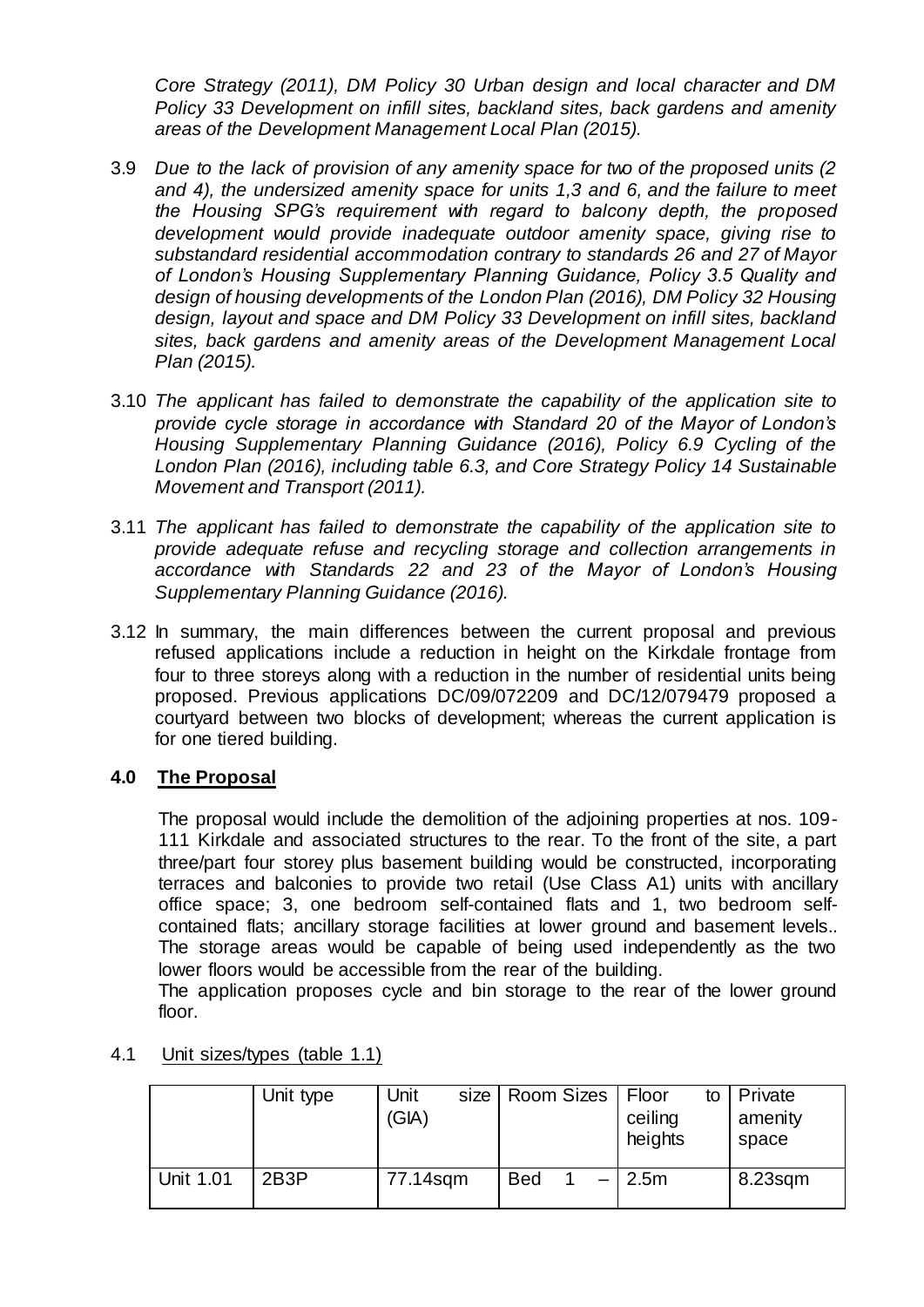|                     |                    |           | $17.4$ sqm<br>2<br>Bed<br>11.82sqm                      |                  |         |
|---------------------|--------------------|-----------|---------------------------------------------------------|------------------|---------|
| Unit 1.02           | 1B <sub>2</sub> P  | 58.12sqm  | <b>Bed</b><br>1<br>17.48sqm                             | 2.5 <sub>m</sub> | 4.30sqm |
| <b>Unit 2.01</b>    | 1B <sub>2</sub> P  | 52.70sqm  | <b>Bed</b><br>1<br>$\overline{\phantom{0}}$<br>11.50sqm | 2.5 <sub>m</sub> | 8.56sqm |
| <b>Unit 2.02</b>    | 1B <sub>2</sub> P  | 57.70spm  | <b>Bed</b><br>1<br>13.02sqm                             | 2.5m             | 4.3sqm  |
| Unit C1             | Commercial<br>unit | 203.34sqm |                                                         | 2.7 <sub>m</sub> |         |
| Unit C <sub>2</sub> | Commercial<br>unit | 158.35sqm |                                                         | 2.7 <sub>m</sub> |         |

# 4.2 Proposed Materials

The frontage would incorporate large areas of glazing on all three floors. Glazing to the first and second floors would be in the form of bi-folding, aluminium framed doors set behind Juliet balconies. The shop windows and windows to the rear would be powder coated aluminium framed. Access to the residential units is via a communal front door between the two shop fronts with separate entrances to the retail units at either far end of the frontage.

The ground floor would be faced in IB Stock brick, Staffordshire Slate Blue Smooth, The upper floors in IBStock brick New Ivanhoe Cream

The flat roofs would be felt covered, apart from the two lower level roofs, which would be green.

# **5.0 Consultation**

This section outlines the consultation carried out by the Council following the submission of the application and summarises the responses received. The Council's consultation exceeded the minimum statutory requirements and met those required by the Council's adopted Statement of Community Involvement.

- 5.1 Site notices were displayed and letters were sent to residents and business in the neighbouring area and the relevant ward Councillors. The Forest Hill Society and Sydenham Society and Thames Water were also consulted along with the Council's Highways and Environmental Sustainability Officers.
- 5.2 One objection was received from a neighbouring property and the other from the Sydenham Society in relation to the scheme as originally proposed. The main points of the objections are outlined below: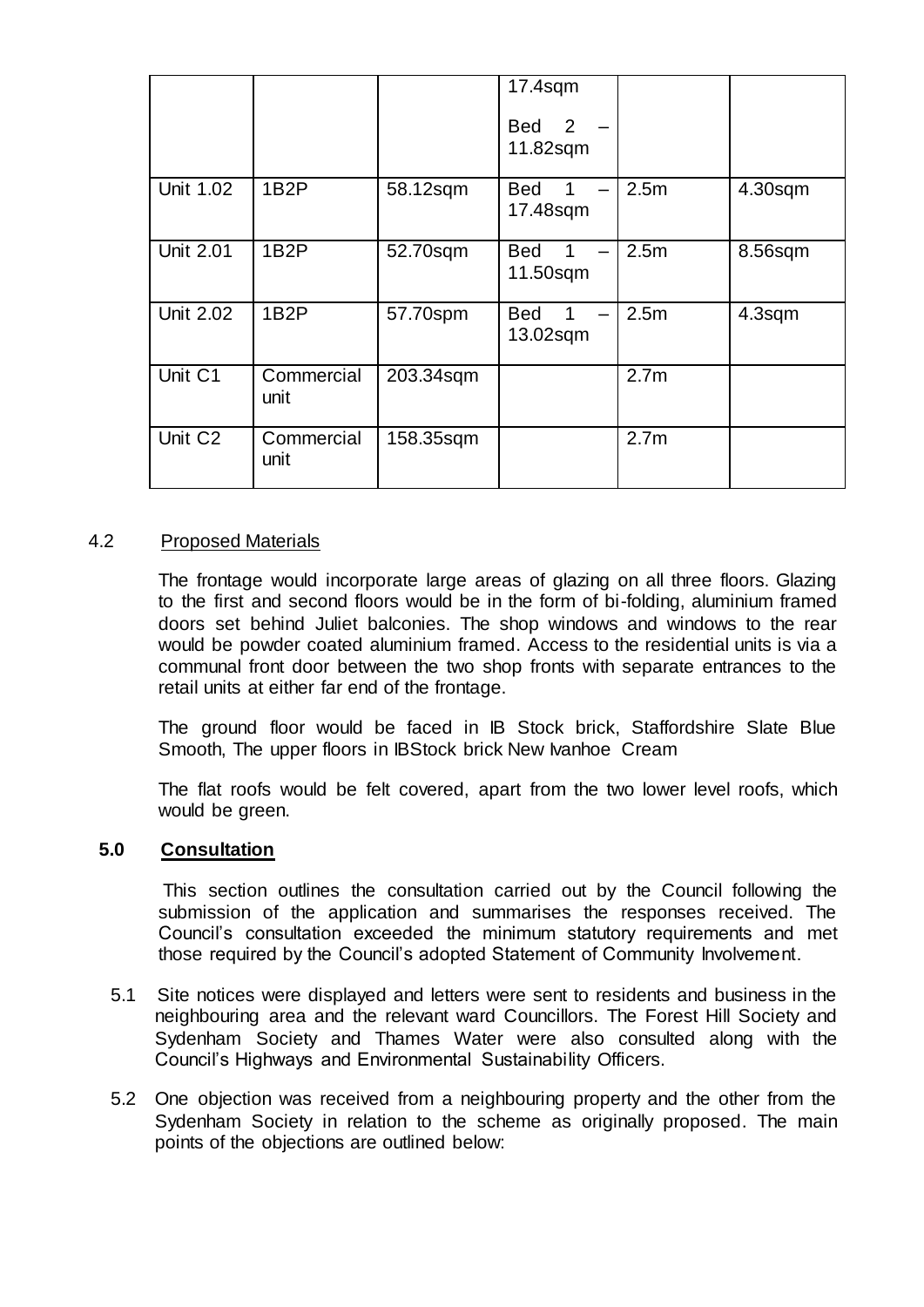Written Responses received from Local Residents and Organisations

5.3 Neighbour objection

No site notice displayed. The development is an exercise in developing and making money out of the proposed upper floors rather than providing usable commercial units at ground floor

- 5.4 The Sydenham Society has listed a number of planning policies in support of their objections and the following summarised reasons as outlined in their objection to DC/16/098846 for a similar proposal on site:
	- No site notice displayed.
	- Loss of historically important buildings.
	- Inadequate/confusing plans and drawings. (plans say not to be scaled; no design and access statement, no side elevations, no site levels, should be classed as major development)
	- Over development out of keeping in terms of size and density.
	- No indication of what two basement floors will be used for
	- One bed flats offer no room for families and existing family will loose home.
	- Not wheelchair accessible.
	- Overbearing to the property at 107 in terms of loss of light and outlook and sense of enclosure and privacy
	- Appear oppressive for pedestrians
	- No fire escape from flats
	- Incongruous design strange lightwell.
	- Poor outlook from rear of flats Neighbours garden will be overlooked
	- Bin stores at front entrance conflict with local arrangements regarding refuse collection.
	- Fear that shop units won't be let and consequently turned into residential accommodation.
- 5.5 Matters including the quality of drawings and emergency access are not material planning considerations. The remainder of the above comments have been addressed in the main body of the report.

# **6.0 Policy Context**

### Introduction

Section 70(2) of the Town and Country Planning Act 1990 (as amended) sets out that in considering and determining applications for planning permission the local planning authority must have regard to:-

- (a) the provisions of the development plan, so far as material to the application,
- (b) any local finance considerations, so far as material to the application, and
- (c) any other material considerations.

Section 38(6) of the Planning and Compulsory Purchase Act (2004) makes it clear that 'if regard is to be had to the development plan for the purpose of any determination to be made under the planning Acts the determination must be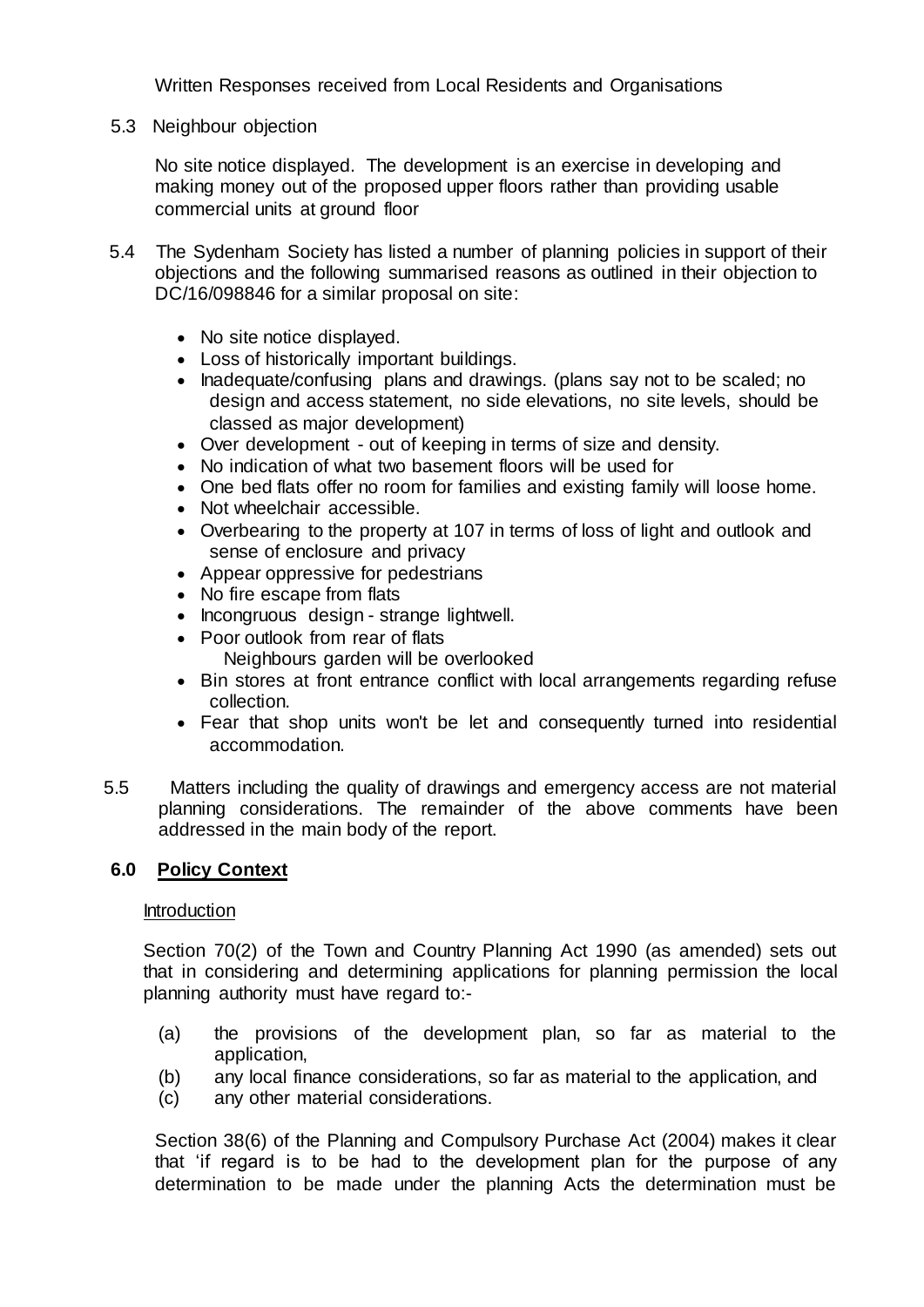made in accordance with the plan unless material considerations indicate otherwise'. The development plan for Lewisham comprises the Core Strategy, the Development Management Local Plan, the Site Allocations Local Plan and the Lewisham Town Centre Local Plan, and the London Plan. The NPPF does not change the legal status of the development plan.

### National Planning Policy Framework (NPPF) 2018

The revised NPPF, originally published in 2012, was published on 24th July 2018 and is a material consideration in the determination of planning and related applications.

It contains at paragraph 11, a 'presumption in favour of sustainable development'. Annex 1 of the NPPF provides guidance on its implementation. In summary, this states in paragraph 213, that policies in the development plan should not be considered out of date just because they were adopted prior to the publication of the NPPF and in regard to existing local policies, that '…due weight should be given to them, according to their degree of consistency with this Framework (the closer the policies in the plan to the policies in the Framework, the greater the weight that may be given)'.

Officers have reviewed the Core Strategy and Development Management Local Plan for consistency with the NPPF and consider there is no issue of significant conflict. As such, full weight can be given to these policies in the decision making process in accordance with paragraphs 211, and 215 of the NPPF.

### National Planning Practice Guidance 'NPPG' (2014 onwards)

On 6th March 2014, DCLG launched the National Planning Practice Guidance (NPPG) resource. This replaced a number of planning practice guidance documents, and is subject to continuous periodical updates in difference subject areas

### The Development Plan

The London Plan, Lewisham's Core Strategy, together with the Site Allocations DPD, the Lewisham Town Centre Local Plan and the Development Management Local Plan together constitute the borough's Development Plan.

### London Plan (March 2016)

The London Plan was updated on the 14 March 2016 to incorporate Housing Standards and Parking Standards Minor Alterations to the London Plan (2015). The new, draft London Plan was published by the Mayor of London for public consultation on 29 November 2017 (until 2 March 2018). The Mayor published proposed modifications to the Draft Plan in August 2018. The document is at an early stage in the process and has some limited weight as a material consideration when determining planning applications. The policies in the current adopted London Plan (2016) relevant to this application are:

- Policy 3.4 Optimising housing potential
- Policy 3.5 Quality and design of housing developments
- Policy 3.8 Housing choice
- Policy 4.2 Offices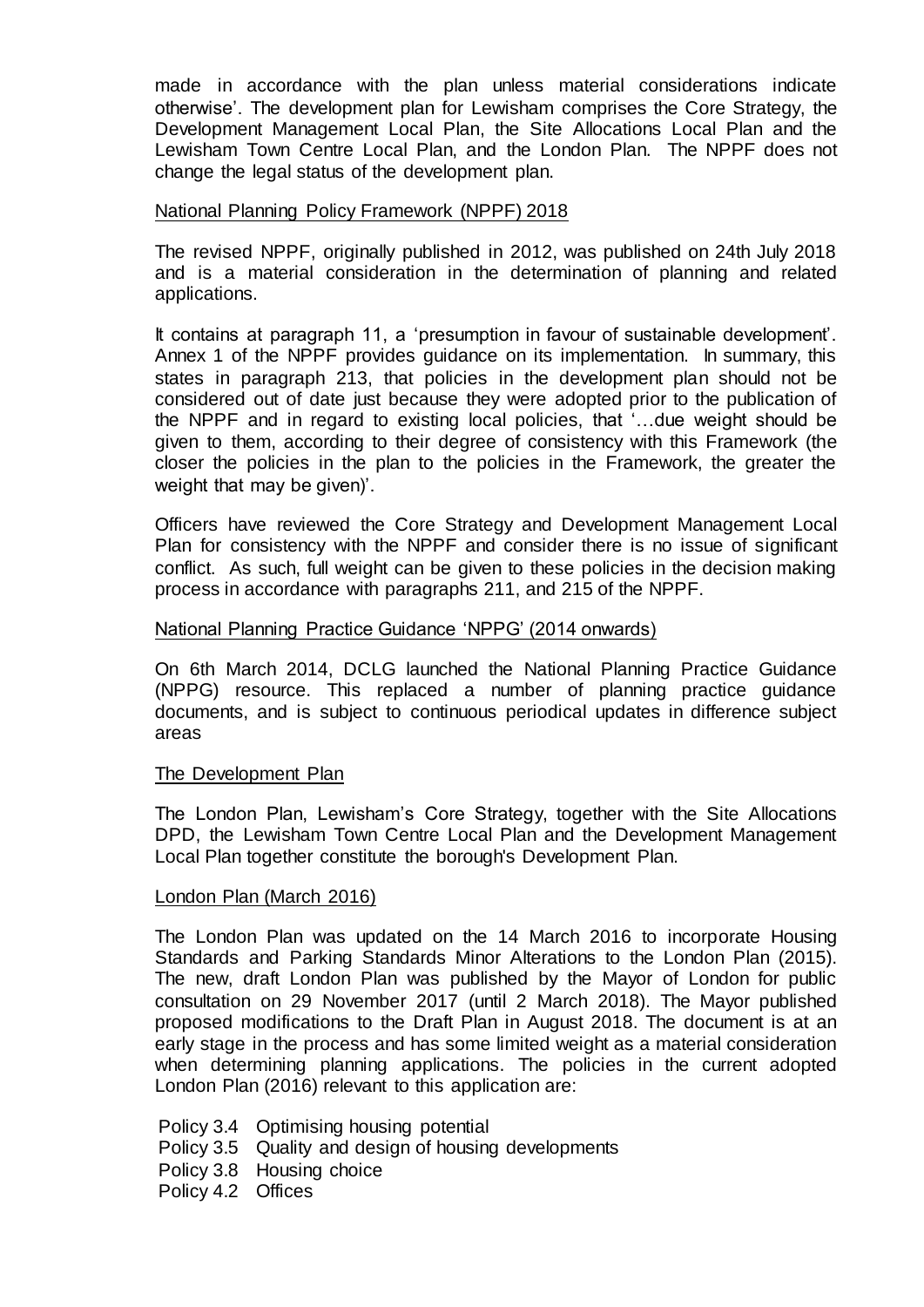- Policy 4.3 Mixed use development and offices
- Policy 4.9 Small shops
- Policy 5.3 Sustainable design and construction
- Policy 5.10 Urban greening
- Policy 5.11 Green roofs
- Policy 5.12 Flood risk management
- Policy 5.13 Sustainable drainage
- Policy 5.18 Construction, excavation and demolition waste
- Policy 6.9 Cycling
- Policy 6.10 Walking
- Policy 6.13 Parking
- Policy 7.3 Designing out crime
- Policy 7.4 Local character
- Policy 7.5 Public realm
- Policy 7.6 Architecture
- Policy 7.19 Biodiversity and access to nature conservation

It is not considered that there are any policies in the draft London Plan which are particularly relevant to the determination of this application.

London Plan Supplementary Planning Guidance (SPG)

The London Plan SPG's relevant to this application are:

[Housing](https://www.london.gov.uk/sites/default/files/housing_spg_revised.pdf) (March 2016)

Core Strategy (June 2011)

The following lists the relevant strategic objectives, spatial policies and cross cutting policies from the Lewisham Core Strategy as they relate to this application: Spatial Policy 1 Lewisham Spatial Strategy

Spatial Policy 3 District Hubs

- Spatial Policy 4 Local Hubs
- Spatial Policy 5 Areas of Stability and Managed Change
- Core Strategy Policy 1 Housing provision, mix and affordability
- Core Strategy Policy 6 Retail hierarchy and location of retail development
- Core Strategy Policy 7 Climate change and adapting to the effects

Core Strategy Policy 8 Sustainable design and construction and energy efficiency

- Core Strategy Policy 10 Managing and reducing flood risk
- Core Strategy Policy 13 Addressing Lewisham's waste management requirements

Core Strategy Policy 14 Sustainable movement and transport

Core Strategy Policy 15 High quality design for Lewisham

### Development Management Local Plan (November 2014)

The following policies are considered to be relevant to this application:

- DM Policy 1 Presumption in favour of sustainable development
- DM Policy 2 Prevention of loss of existing housing
- DM Policy 11 Other employment locations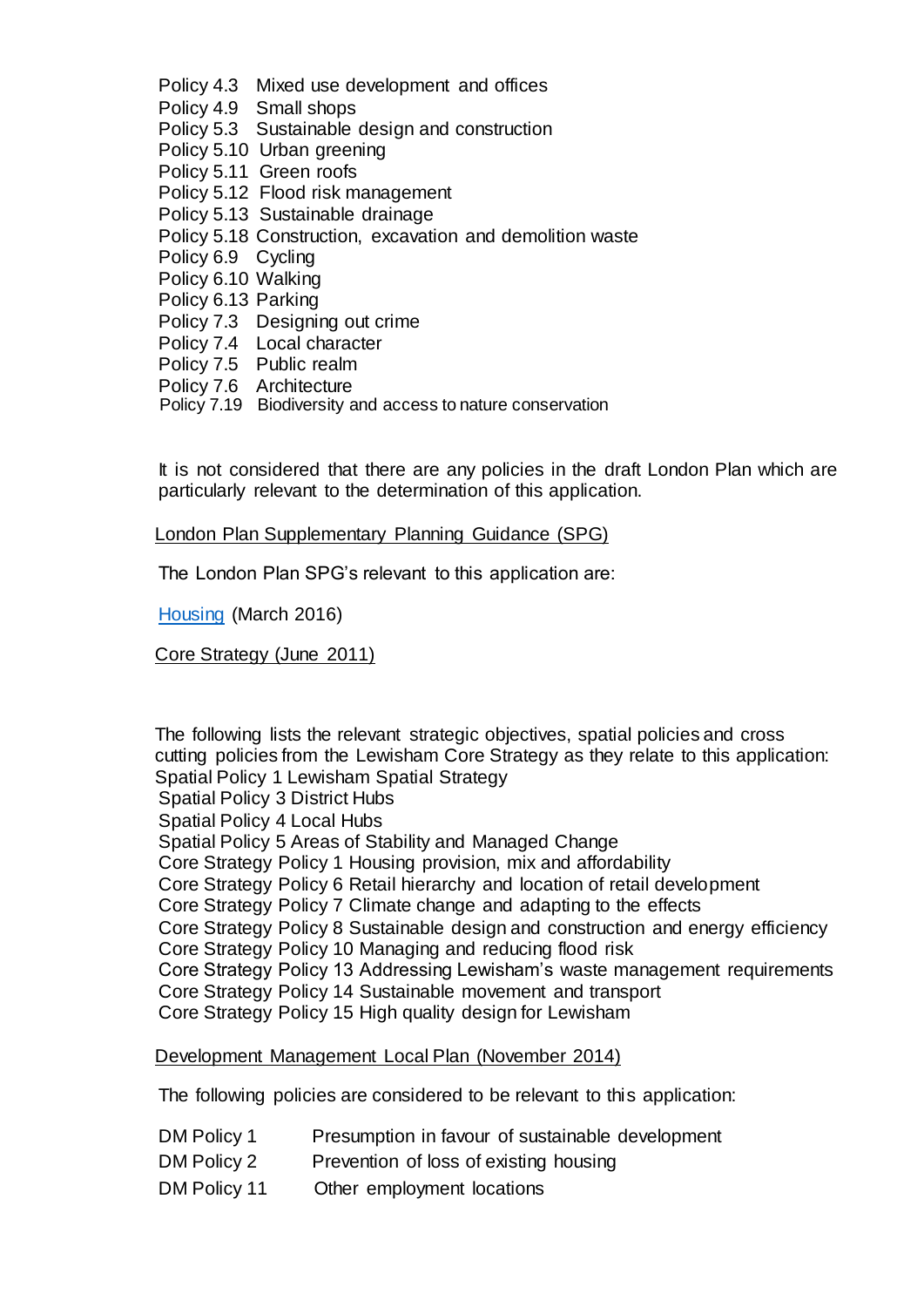- DM Policy 16 Local shopping parades and corner shops
- DM Policy 22 Sustainable design and construction
- DM Policy 24 Biodiversity, living roofs and artificial playing pitches
- DM Policy 30 Urban design and local character
- DM Policy 32 Housing design, layout and space standards
- DM Policy 33 Development on infill sites, backland sites, back gardens and amenity areas

# Residential Standards Supplementary Planning Document (2006, updated 2012)

This document sets out guidance and standards relating to design, sustainable development, renewable energy, flood risk, sustainable drainage, dwelling mix, density, layout, neighbour amenity, the amenities of the future occupants of developments, safety and security, refuse, affordable housing, self containment, noise and room positioning, room and dwelling sizes, storage, recycling facilities and bin storage, noise insulation, parking, cycle parking and storage, gardens and amenity space, landscaping, play space, Lifetime Homes and accessibility, and materials.

# Shopfront Design Guide Supplementary Planning Document (March 2006)

This document seeks to promote good design in order to enhance the character and appearance of the borough as a whole. The guide advises on the use of sensitive design and careful attention to detail and that whilst shopfront design encompasses a wide variety of styles and details there are certain basic rules that apply everywhere.

# **7.0 Planning Considerations**

The main issues to be considered in respect of this application are:

- o Principle of Development
- o Design
- o Standard of Accommodation
- o Commercial units
- o Transport Impact
- o Impact on Adjoining Properties
- o Sustainability and Energy

# Principle of Development

The National Planning Policy Framework (NPPF) at Paragraph 11, states that there is a presumption in favour of sustainable development and that proposals should be approved without delay so long as they accord with the development plan.

Policy 3.3 Increasing Housing Supply of the London Plan (2016) establishes a housing target for the Borough of 13,847 additional dwellings of the plan period 2015-2025. A target revision in the draft London Plan increases this number to 21,170 additional dwellings within the plan period 2019-2029.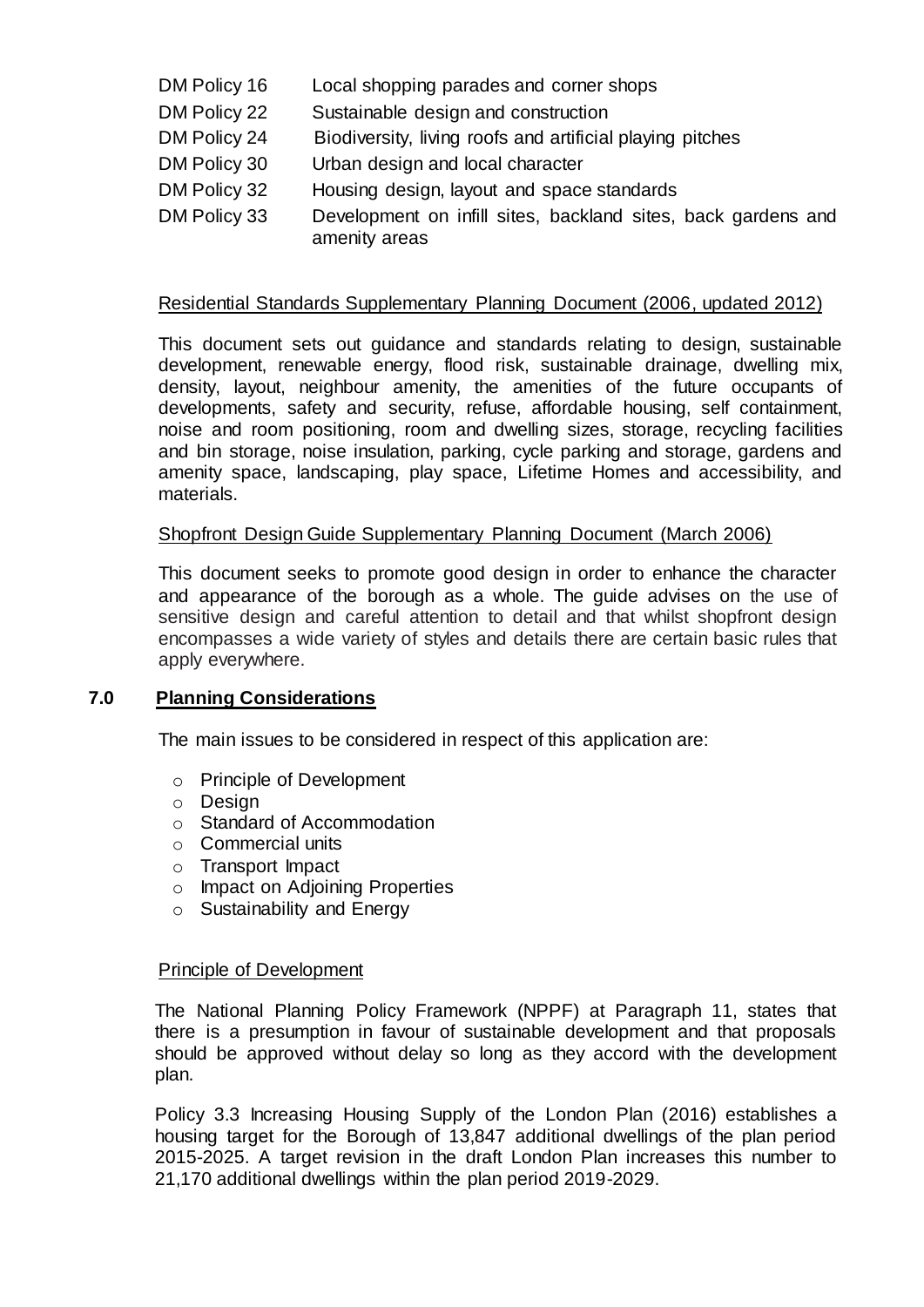The policy requires such additional homes to be in accordance with other policy objectives within the London Plan such as Policy 3.5 Quality and design of housing developments. The Core Strategy outlines how the Council proposes to meet and exceed these targets, with the majority reached through strategic site allocations within major town centres. However, it is noted that smaller infill sites would also add to the Council's housing objectives.

The NPPF states that preference should be given to accessible sites which are well connected to the town centre. Applicants and local planning authorities should demonstrate flexibility on issues such as format and scale, so that opportunities to utilise suitable town centre or edge of centre sites are fully explored.

- 7.6 The architectural nature of the parade has changed significantly in recent years. The application site is comprised of a projecting frontage at ground floor, with the first floor set-back 3 metres. Other properties share this appearance, however the two properties adjoining the site have been extended to be two or three storey at the back edge of the pavement. Nos 245-249 Dartmouth Road at the corner of the parade and 251 Kirkdale were granted permission in the mid-2000s to be extended at the upper levels, both providing self-contained flats. The permissions have been implemented.
- 7.7 Whilst the character and appearance of the existing buildings are acknowledged, it is considered that their influence within the streetscene have been diminished as a consequence of the adjoining properties having been rebuilt to a significantly greater height. Moreover, the existing properties have not merited statutory or local listing and are not considered undesignated heritage assets. As such, there is no objection to their removal.
- 7.8 The proposal aims to replace the existing ground floor retail units, albeit extended and with an amended internal layout. Existing commercial floor space at number 109 is on the ground and first floor and amounts to 118.4sqm. The existing commercial floor space at 111 is on the ground floor and totals 41.83sqm. The proposed ground floor commercial space at No.109 is 94.56sqm and 72.68sqm at No.111. The combined commercial floor area proposed is 167.24sqm which is an increase of 7sqm on the existing space. The new residential entrance would be located in the middle of the building frontage. The existing single bedroom, residential unit on the rear ground and first floor with a gross internal floor area of 63sqm,would be demolished. In replacement, the proposed extended building would provide one, two-bedroom unit and three, one-bedroom units.
- 7.9 The proposed development would result in a net increase of three residential units. Therefore, the proposal would add to the provision of housing and hence is acceptable in principle. Given the scale of the proposal and the constraints inherent in creating residential units above retail units, it is considered that the proposed mix is acceptable.
- 7.10 Given the presence of two existing retail units at ground floor level and the site's position within a local parade, the re-provision of two A1 retail units is considered appropriate and acceptable in principle.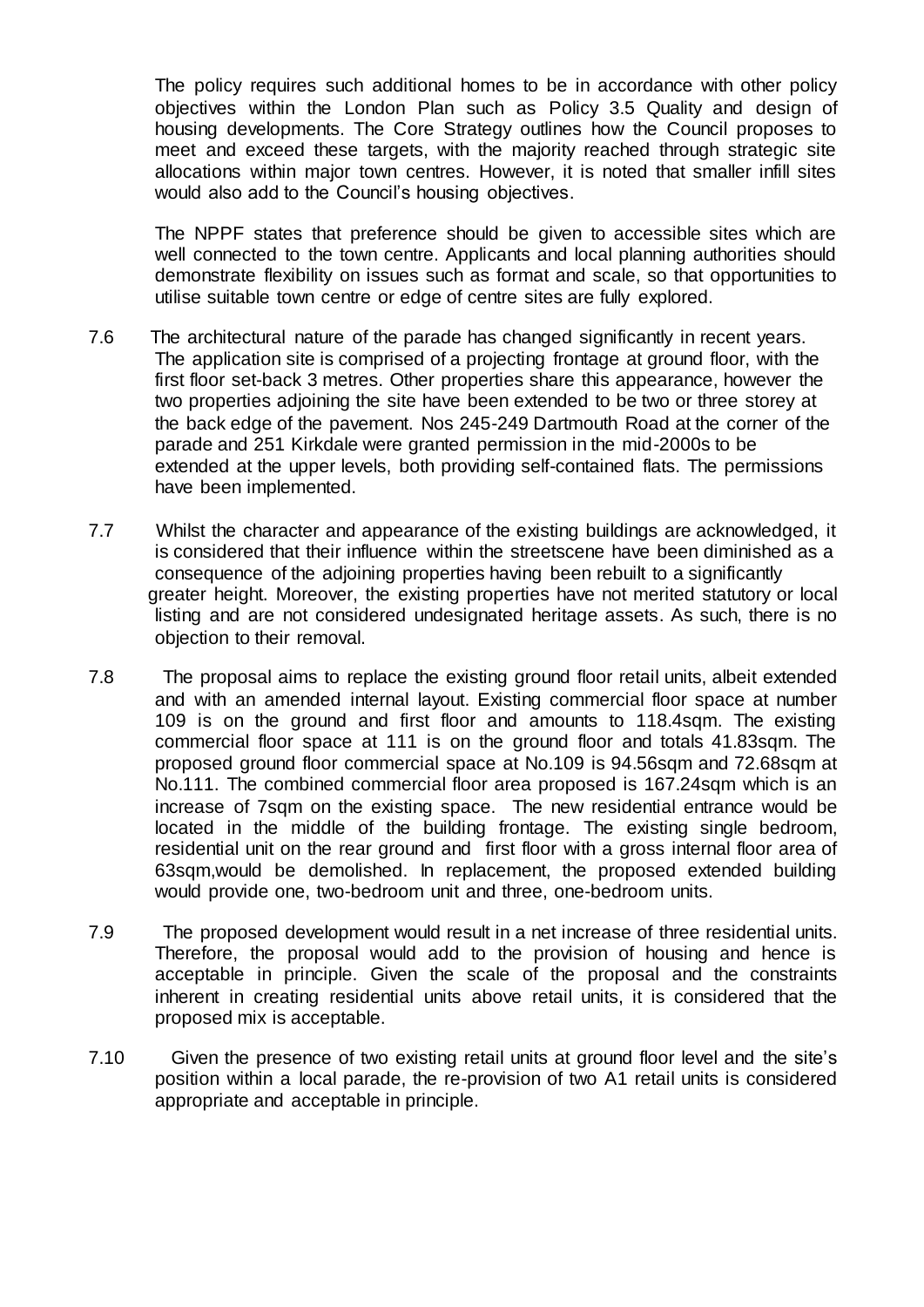- 7.11 In summary, the proposed development is considered to be acceptable in principle with regard to land use.
- 7.12 The remaining planning considerations are assessed against the relevant policies below.

# **8.0 Design**

- 8.1 Urban design is a key consideration in the planning process. The NPPF makes it clear that national government places great importance on the design of the built environment. The creation of high quality buildings and places is fundamental to what the planning and development process should achieve. Good design is a key aspect of sustainable development.
	- 8.2 Core Strategy Policy 15 outlines how the Council will apply national and local policy and guidance to ensure highest quality design and the protection or enhancement of the historic and natural environment, which is sustainable and optimises the potential of sites and is sensitive to the local context and responds to local character.
- 8.3 DM Policy 30 requires planning applications to demonstrate a site specific response which creates a positive relationship with the existing townscape whereby the height, scale and mass of the proposed development relates to the urban typology of the area.
- 8.4 The site is located within a local shopping parade and subsequently is defined by mixed-use buildings incorporating ground floor commercial and upper floor residential, sometimes ancillary to the ground floor business.

# Scale, Height and Massing

- 8.5 The application proposes a building of five storeys in height. Due to the topography of the site, the lower ground floor of the building would only be visible at the rear of the site; whilst the basement level would not be visible. On the Kirkdale frontage, the building would appear as three storeys, whilst to the rear it would be viewed as four storeys.
- 8.6 The adjacent property No.113-117 is three storeys high; Denman Court a large block of flats opposite the site is four storeys high and a new development under construction at No.125-131 will be three/four storeys high when complete. As such, the proposed development is considered to be of an appropriate scale relative to the existing street scene.
- 8.7 The application proposes plot coverage at lower ground and basement levels to almost the full depth of the site. The depth of the ground floor level has been reduced on the rear elevation when compared to the previous application and would now be set back 8.3m from the rear site boundary. The rear elevation would have a terraced effect with each floor being set back further than its succeeding lower level. No rear boundary treatment is proposed given the shallow depth of the resultant yard and the nature of proposed interactions; i.e. servicing, cycle storage and bin storage.
- 8.8 The overall design of the development is reflective of recent development in the immediate vicinity and in keeping with more modern examples. It is considered to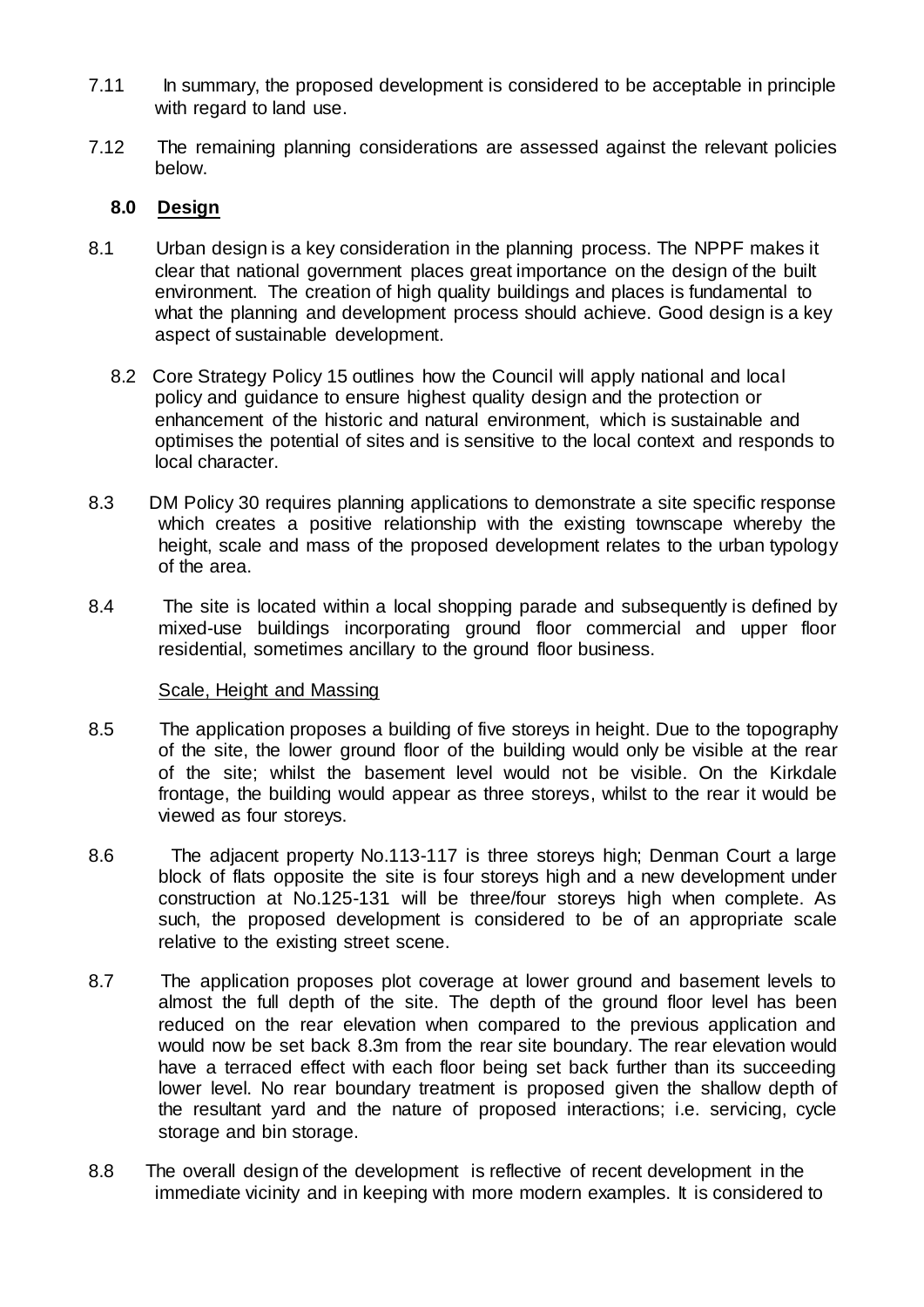adhere to Core Strategy Policy 15 and DM Policy 30. Furthermore, It is officer's opinion that the development would not have a negative impact on the significance of the Halifax Street Conservation Area and would adhere to paragraph B.(c). of DM Policy 36. Which states that planning permission will not be granted where development adjacent to a conservation area would have a negative impact on the significance of that area.

### Green Roofs

- 8.9 Green roof systems have environmental benefits such as energy conservation, flood alleviation and ameliorating the effects of climate change as well as providing natural habitat. Core Strategy Objective 7, requires the incorporation of green roofs on new development where appropriate. The Lewisham Biodiversity Partnership's objectives include promoting the installation of high quality living roofs that deliver the maximum benefit for nature conservation on all appropriate new developments.
- 8.10 The existing rear outdoor amenity area is small, of poor quality and does not include green space. Whilst not an amenity area, the applicant proposes green roofs for the lower two flat roofs which would introduce an ecological and biodiverse feature to the site. The incorporation of two green roofs is considered acceptable and details are proposed to be secured by condition.

# **9.0 Standard of Accommodation**

- 9.1 London Plan Policy 3.5 states that local frameworks and planning decisions should incorporate requirements for accessibility and adaptability, minimum space standards and water efficiency. The Mayor will, and boroughs should, seek to ensure that new development reflects these standards. The design of all new dwellings should also take account of factors relating to 'arrival' at the building and the 'home as a place of retreat'. New homes should have adequately sized rooms and convenient and efficient room layouts which are functional and fit for purpose, meet the changing needs of Londoners over their lifetimes, address climate change adaptation and mitigation and social inclusion objectives and should be conceived and developed through an effective design process.
- 9.2 In line with this, the Council has adopted DM Policy 32, which states that the standards in the London Plan Housing SPG will be used to assess whether new housing development provides an appropriate level of residential quality and amenity.
- 9.3 Since the adoption of DM Policy 32, the National Technical Housing Standards were published in 2015. London Plan policies and the London Plan Housing SPG are now generally in compliance with the national standards and are also considered in the assessment of standard of accommodation.
- 9.4 The housing standards state that new 1b2p units should be provided with 50 sqm of internal floor area and 1.5 sqm of utility space, while new 2b3p units should be provided with 61 sqm and 2 sqm of utility space. Double and twin bedrooms should be a minimum 11.5 sqm and single bedrooms should be 7.5 sqm.Whilst the National Technical Housing Standards require a minimum 2.3m internal floor to ceiling height, the London Plan requires a minimum internal height of 2.5m for new development within London. DM Policy 32 conforms to the London Plan standard.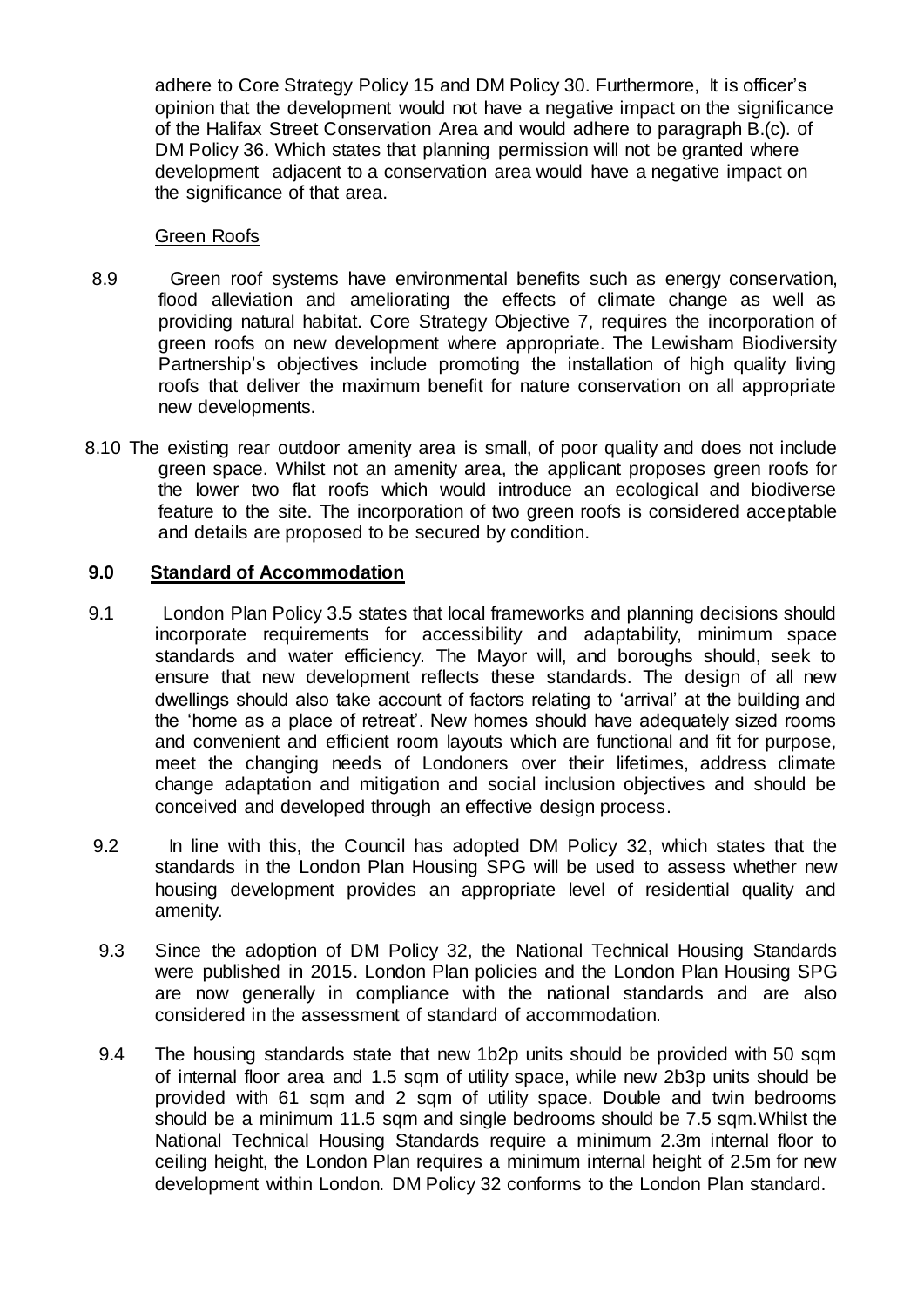9.5 Finally, DM Policy 32 states new build development will be required to be provided with a readily accessible, secure, private and usable external space. The Housing SPG standard 26 and 27 indicates that this should be 5sqm for 1-2 person dwellings, with an extra 1 sqm per additional occupant, as well as a minimum 1.5m width for balconies.

### *Internal and External Floor Area*

- 9.6 Officers have calculated the internal and external floor area of each individual unit proposed and presented the information in Table 1.1 above.
- 9.7 The proposed development complies with the overall gross internal floor areas, individual room sizes and floor to ceiling heights in line with the technical housing standards, London Plan and DM32. All residential units are dual aspect, have an acceptable layout and access to adequate sun/day light and would achieve sufficient outlook and ventilation. Private external amenity space is being proposed in the form of a rear balcony to each unit. However, the 4.3sqm of private outdoor amenity space for unit 1.02 and 2.02 falls short of the minimum requirement by 0.7sqm. The London Housing SPG allows that, in exceptional cases, where external amenity space cannot meet the standard, equivalent floor space can be added internally to compensate. As the internal spaces exceed minimum requirements, the two balconies are considered acceptable in this case.
- 9.8 All habitable rooms would be afforded sufficient outlook. The kitchen/dining/living areas would be situated to the front of the building and have a south/west aspect. Consequently, the rooms would receive a sufficient good level of sun/daylight.

 Core Strategy Policy 1 expects 10% of all housing to be wheelchair accessible.Wheelchair accessible flats have not been proposed in this instance due to the low number of residential units being proposed.

9.9 Overall, the standard of accommodation would be in line with current planning policy and be considered acceptable.

# **10.0 Commercial Units**

- 10.1 Redevelopment of a site on a commercial street frontage will be supported when the site is redeveloped to a high standard of environmental and design quality; where business use is retained on the ground floor and residential development is provided on the upper floors**.**
- 10.2 Mixed use on this site is established. The two retail units proposed consist of Unit C1 which has a gross internal floor area of 203.34sqm. Unit C2 has a gross internal floor area of 158.35sqm. Floor to ceiling heights in both units would be 2.7m. To the rear of each unit an office space is proposed. The application does not include fit out details of the retail units. However, a condition regarding the level of fit out is recommended, in order to ensure that the units are attractive to a wide range of potential occupiers.
- 10.3 The size and layout of the commercial units is considered appropriate and viable for retail sector use, and is considered to adhere to Core Strategy Policy 5 and DM Policy 11.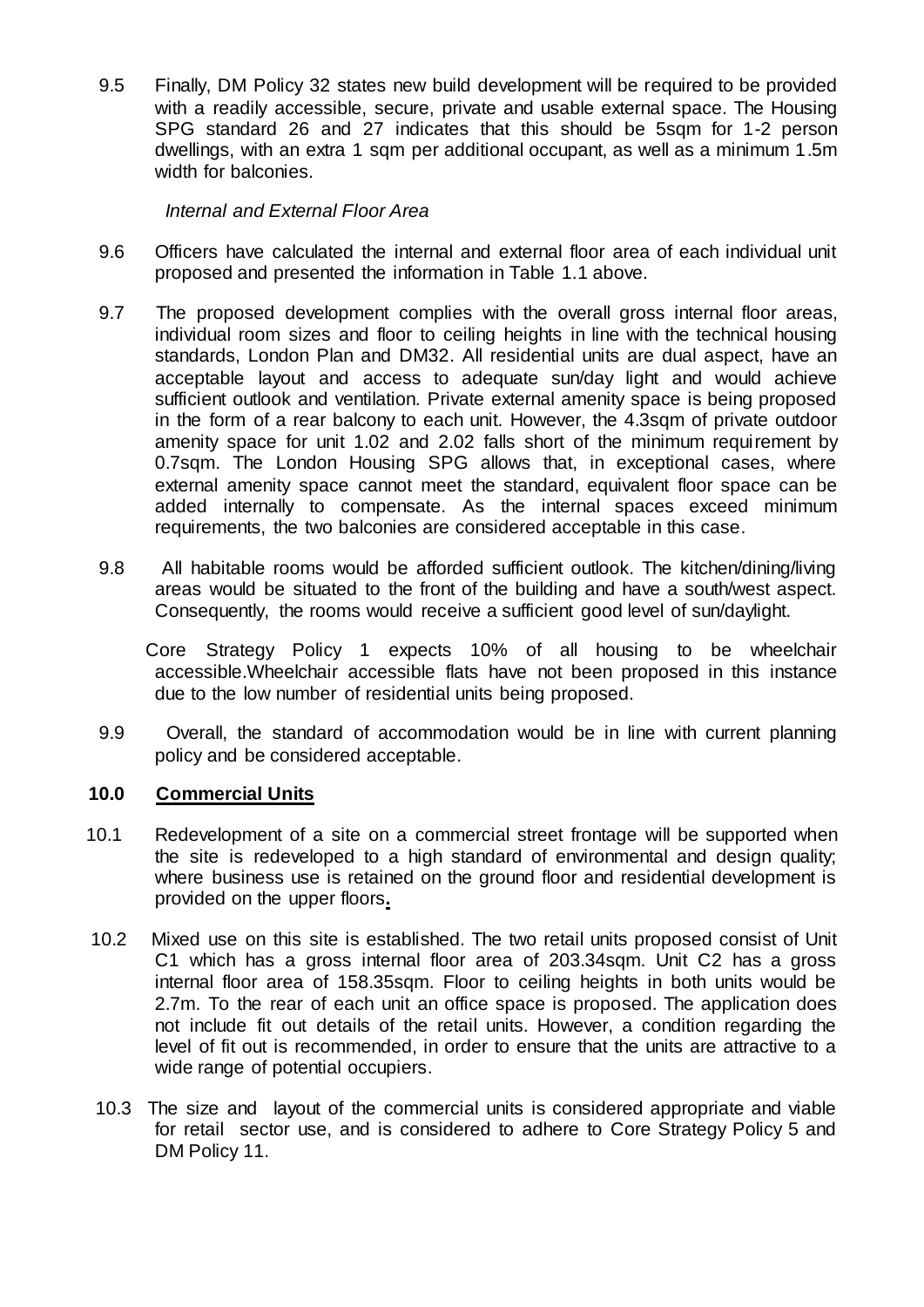# **11.0 Highways and Traffic Issues**

# *Servicing and refuse*

11.1 Servicing and deliveries to the retail units would be to the rear of the building at lower ground floor level. Internal lifts would facilitate transportation of goods to both the ground and basement levels. Due to the large storage capacity proposed, the number of expected deliveries would be lower when compared with similar retail units that do not have such storage facilities.The scheme proposes a residential and commercial refuse and recycling area to the rear at lower ground floor level. The bins would be stored in a dry and secure area close to the rear boundary of the development. This follows advice from dialogue with the Council's refuse team who deal with refuse collection from adjoining properties via the rear access way, which is in the Council's ownership. On this basis, the scheme is considered to be acceptable with regard to servicing and refuse.

# *Cycle Parking*

11.2 The proposed development includes 5 dry and secure cycle parking spaces for occupiers of the residential units and 3 long stay and 5 short stay cycle spaces for the commercial units, in accordance with London Plan Policy 6.9. A shower room facility is provided for the staff of the commercial units, adjacent to the cycle storage room.

# *Car Parking*

- 11.3 The Council, in line with the London Plan and NPPF policies, takes a restrictive approach to private parking provisions in order to promote sustainable modes of transport. Parking should comply with the standards of the London Plan, as shown in Table 6.2 of the Parking Addendum to Chapter 6.
- 11.4 The application site has a PTAL rating of 4 and the proposed development would give rise to 4 residential units. No off-street parking on the site is proposed.
- 11.5 The subject site is located in an area with a good level of accessibility to the public transport network and within walking distance to a wide range of services and facilities. This means that future occupiers can access the development by public transport for many of their journeys. The surrounding area is not subject to permit parking controls and therefore the Council is unable to control parking, however, on street parking is available. The carriageway directly outside the development has zig-zag lines denoting a zebra crossing beyond and as such, parking in this area is prohibited. There is a bus stop opposite on the other side of the road. The adjoining areas of road have a mix of waiting restrictions (yellow lines).
- 11.6 Officers consider that the development, with regard to being car free, is acceptable.
- 11.7 In light of the above, officers raise no objections to the scheme on highways grounds.

# **12.0 Impact on Adjoining Properties**

12.1 DM Policy 32 states that new residential development should be neighbourly and not result in adverse impacts on the amenities of nearby properties.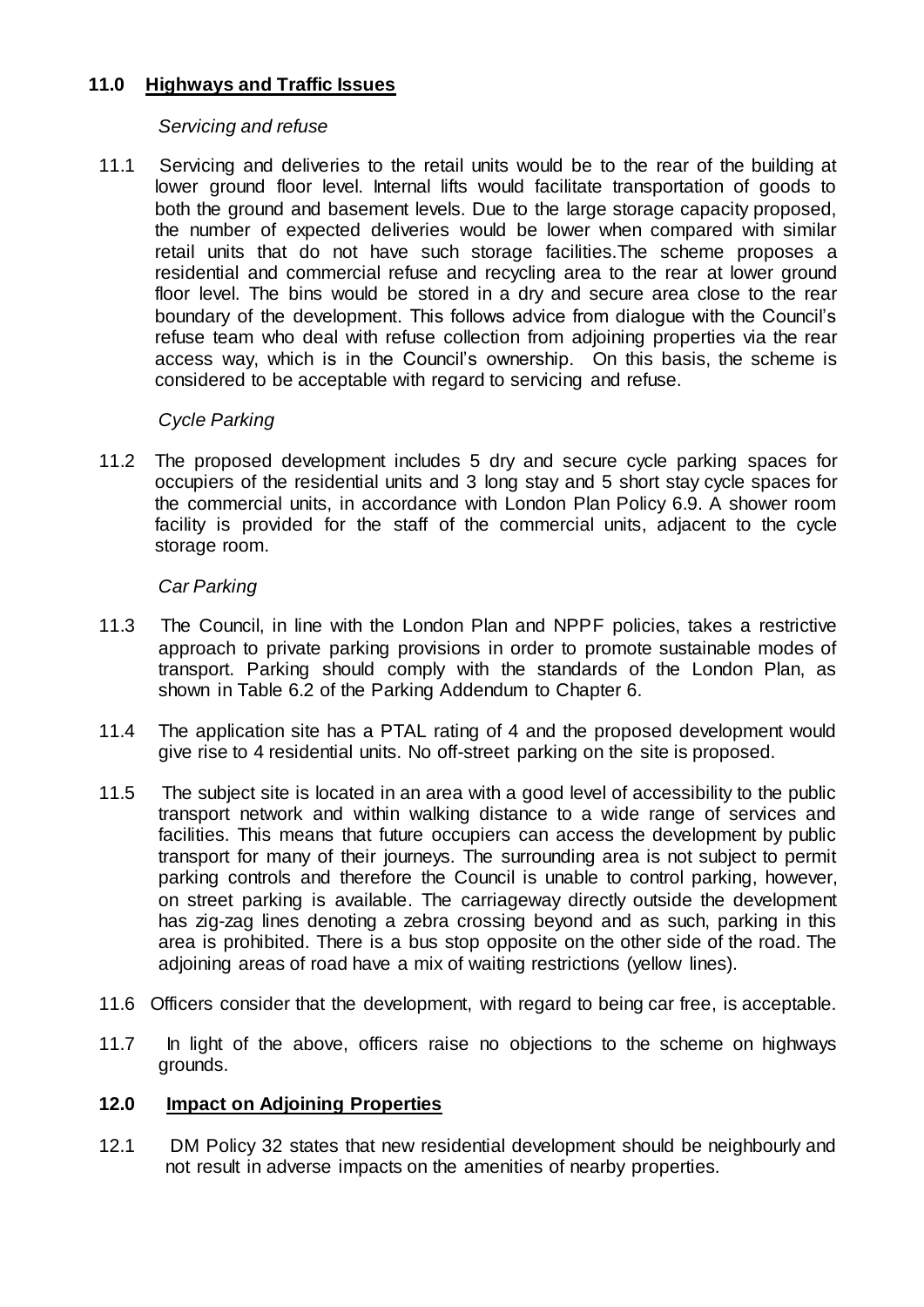- 12.2 The surrounding area includes residential dwellings above ground floor commercial units and this proposal would follow this pattern. Whilst the proposed development would see an increase in the scale of development on site, the terracing of the property at the rear, would sufficiently mitigate the development appearing overbearing to neighbouring properties. The rear building lines at first and second floors would be the same as those of No.107. Amendments to this proposal include the second floor north/western flank wall being appropriately set in from the shared boundary; thus maintaining existing levels of daylight to the neighbouring second floor window. The current application has also amended the position of the rear balconies, which would sufficiently mitigate against potential loss of day/sunlight or sense of enclosure to other rear neighbouring rooms. Furthermore, it is considered that the position of windows and balconies would not increase overlooking to neighbouring properties.
- 12.3 The adjacent building at No.107 has no outside amenity space, the site is completely covered with a two storey development to the rear of the site. The large flat roof being unaccessible and unused. Existing development at number 113-117 is in the form of a large tiered block. The development occupies the larger part of the site with a small yard behind. Both adjacent sites have no rear garden areas. Due to the nature of the urban forms of development either side of the subject site, there would be no issues regarding overlooking into neighbouring rear gardens. Subsequently, the proposed development is not considered to adversely affect the amenities of neighbouring properties.

# **13.0 Sustainability and Energy**

13.1 In terms of new build residential housing, Code for Sustainable Homes has now been absorbed into Building Regulations and therefore is removed as a planning matter. All non-residential development, i.e. the commercial space, will be required to achieve a BREEAM standard of excellent. If the application is otherwise acceptable, this can be added as a condition.

# **14.0 Local Finance Considerations**

- 14.1 Under Section 70(2) of the Town and Country Planning Act 1990 (as amended), a local finance consideration means:
	- (a) a grant or other financial assistance that has been, or will or could be, provided to a relevant authority by a Minister of the Crown; or
	- (b) sums that a relevant authority has received, or will or could receive, in payment of Community Infrastructure Levy (CIL).
- 14.2 The weight to be attached to a local finance consideration remains a matter for the decision maker.
- 14.3 The Mayor of London's CIL is therefore a material consideration. CIL is payable on this application and the applicant has completed the relevant form.

# **15.0 Equalities Considerations**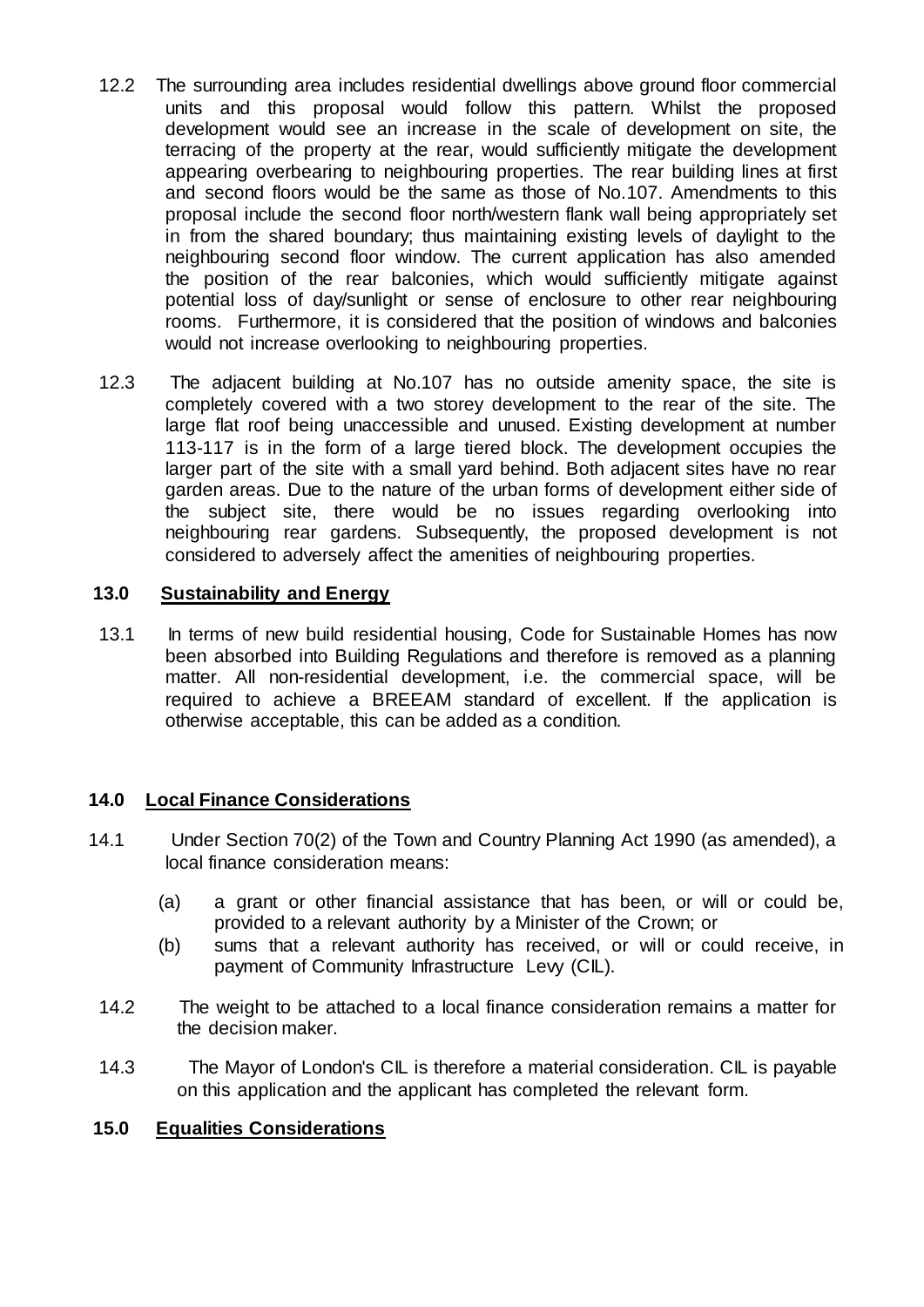- 15.1 The Equality Act 2010 (the Act) introduced a new public sector equality duty (the equality duty or the duty). It covers the following nine protected characteristics: age, disability, gender reassignment, marriage and civil partnership, pregnancy and maternity, race, religion or belief, sex and sexual orientation.
- 15.2 In summary, the Council must, in the exercise of its function, have due regard to the need to:

(a) eliminate unlawful discrimination, harassment and victimisation and other conduct prohibited by the Act;

(b) advance equality of opportunity between people who share a protected characteristic and those who do not;

(c) foster good relations between people who share a protected characteristic and persons who do not share it.

- 15.3 The duty continues to be a "have regard duty", and the weight to be attached to it is a matter for the decision maker, bearing in mind the issues of relevance and proportionality. It is not an absolute requirement to eliminate unlawful discrimination, advance equality of opportunity or foster good relations.
- 15.4 The Equality and Human Rights Commission has recently issued Technical Guidance on the Public Sector Equality Duty and statutory guidance entitled "Equality Act 2010 Services, Public Functions & Associations Statutory Code of Practice". The Council must have regard to the statutory code in so far as it relates to the duty and attention is drawn to Chapter 11, which deals particularly with the equality duty. The Technical Guidance also covers what public authorities should do to meet the duty. This includes steps that are legally required, as well as recommended actions. The guidance does not have statutory force but nonetheless regard should be had to it, as failure to do so without compelling reason would be of evidential value. The statutory code and the technical guidance can be found a[t: https://www.equalityhumanrights.com/en/publication](https://www.equalityhumanrights.com/en/publication-download/technical-guidance-public-sector-equality-duty-england)[download/technical-guidance-public-sector-equality-duty-england](https://www.equalityhumanrights.com/en/publication-download/technical-guidance-public-sector-equality-duty-england)
- 15.5 The Equality and Human Rights Commission (EHRC) has previously issued five guides for public authorities in England giving advice on the equality duty:
	- 1. The essential guide to the public sector equality duty
	- 2. Meeting the equality duty in policy and decision-making
	- 3. Engagement and the equality duty
	- 4. Equality objectives and the equality duty
	- 5. Equality information and the equality duty

15.6 The essential guide provides an overview of the equality duty requirements including the general equality duty, the specific duties and who they apply to. It covers what public authorities should do to meet the duty including steps that are legally required, as well as recommended actions. The other four documents provide more detailed guidance on key areas and advice on good practice. Further information and resources are available at: [https://www.equalityhumanrights.com/en/advice-and-guidance/public-sector](https://www.equalityhumanrights.com/en/advice-and-guidance/public-sector-equality-duty-guidance)[equality-duty-guidance](https://www.equalityhumanrights.com/en/advice-and-guidance/public-sector-equality-duty-guidance)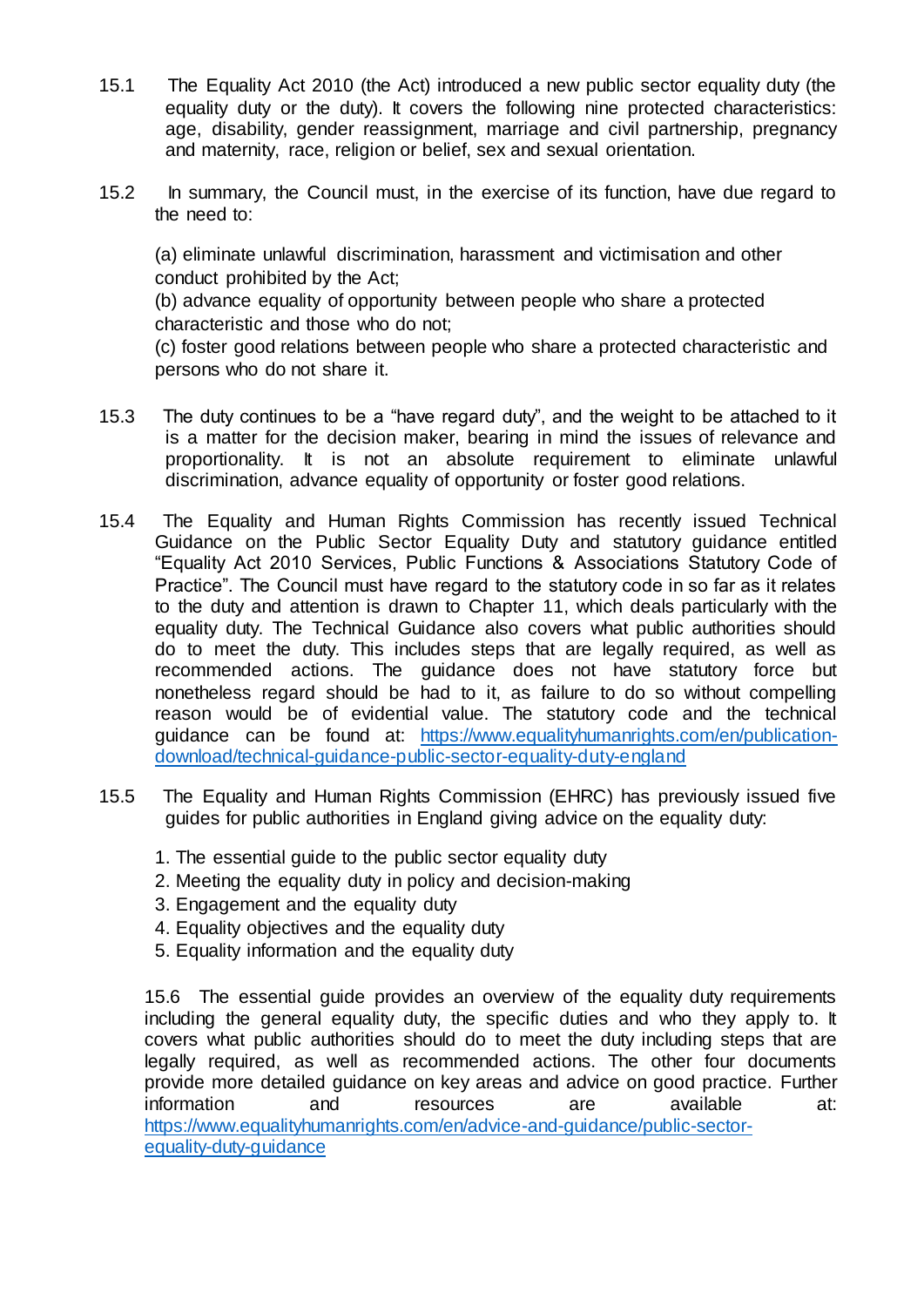[https://www.equalityhumanrights.com/en/advice-and-guidance/public-sector-equality](https://www.equalityhumanrights.com/en/advice-and-guidance/public-sector-equality-duty-guidance)[duty-guidance](https://www.equalityhumanrights.com/en/advice-and-guidance/public-sector-equality-duty-guidance)

15.7 The planning issues set out above do not include any factors that relate specifically to any of the equalities categories set out in the Act, and therefore it has been concluded that there is no impact on equality.

# **16.0 Human Rights Implications**

- 16.1 In determining this application, the Council is required to have regard to the provisions of the Human Rights Act 1998. Section 6 of the Human Rights Act 1998 prohibits authorities (including the Council as local planning authority) from acting in a way, which is incompatible with the European Convention on Human Rights. ''Convention'' here means the European Convention on Human Rights, certain parts of which were incorporated into English law under the Human Rights Act 1998. Various Convention rights are likely to be relevant including:-
	- Respect for your private and family life, home and correspondence
	- Freedom of thought, belief and religion
	- Freedom of expression
	- Freedom of assembly and association
- 16.2 This report has outlined the consultation that has been undertaken on the planning application and the opportunities for people to make representations to the Council as Local Planning Authority.
- 16.3 Members need to satisfy themselves that the potential adverse amenity impacts are acceptable and that any potential interference with Article 8 rights will be legitimate and justified. Both public and private interests are to be taken into account in the exercise of the Local Planning Authority's powers and duties. Any interference with a Convention right must be necessary and proportionate. Members must therefore, carefully consider the balance to be struck between individual rights and the wider public interest.
- 16.4 This application has the legitimate aim of providing a new building with [employment and residential uses]. The rights potentially engaged by this application, are not considered to be unlawfully interfered with by this proposal.

# **17.0 CONCLUSION**

- 17.1 This application has been considered in the light of policies set out in the development plan and other material considerations.
- 17.2 The proposed development would provide two appropriately sized commercial units on the ground floor, storage on the lower ground and basement floors. The standard of residential accommodation would be acceptable, in accordance with policies, with each unit having private amenity space. Officers consider the development to be acceptable in its design and scale, and an appropriate addition to the Kirkdale frontage. It would not adversely impact upon the adjacent Halifax Conservation Area or result in any significant visual harm on neighbouring occupiers.
- 17.3 For these reasons, it is recommended permission is granted.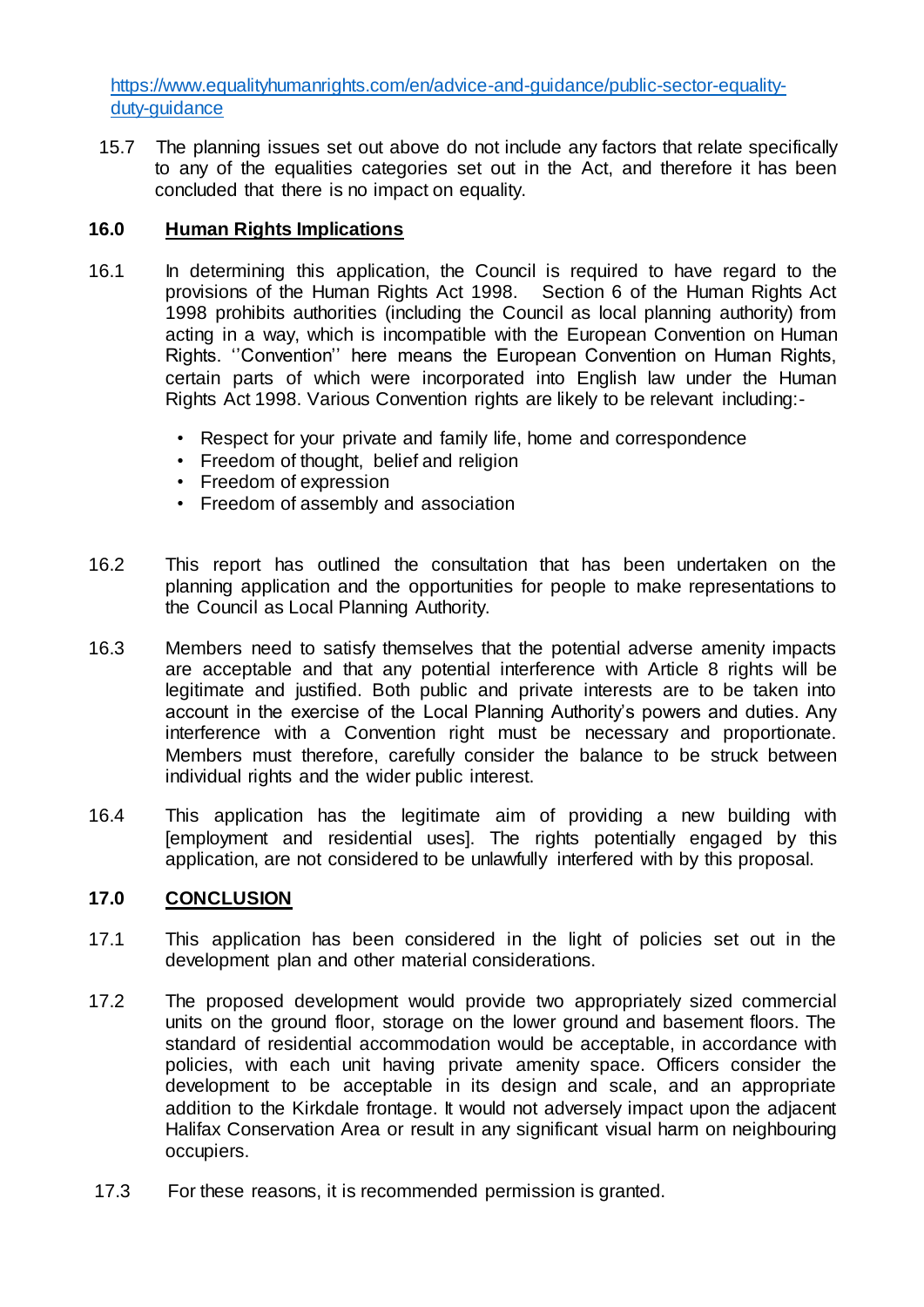18.0 **RECOMMENDATION GRANT PERMISSION** subject to the following conditions:-

1. The development to which this permission relates must be begun not later than the expiration of three years beginning with the date on which the permission is granted.

**Reason:** As required by Section 91 of the Town and Country Planning Act 1990.

2. The development shall be carried out strictly in accordance with the application plans, drawings and documents hereby approved and as detailed below:

KIRLO-E001; KIRLO-L001; KIRLO-P001; KIRLO-P002; KIRLO-P003; KIRLO-S001; Planning, Design & Access Statement (Received 5th March 2018)

KIRLO-MS101; KIRLO-E101 Rev.B; KIRLO-L101 Rev.B; KIRLO-P100 Rev.A; KIRLO-P101 Rev.B; KIRLO-P102 Rev.B; KIRLO-P103 Rev.A; KIRLO-P104 Rev.B; KIRLO-S101 Rev.B (Received 25th November 2018)KIRLO-P105 Rev.C (Received 5th February 2019)

# **Reason: as required by Section 91 of the Town and Country Planning Act 1990**.

3. No development shall commence on site until such time as a Construction Management Plan has been submitted to and approved in writing by the local planning authority. The plan shall cover:-

(a) Dust mitigation measures.

(b) The location and operation of plant and wheel washing facilities

(c) Details of best practical measures to be employed to mitigate noise and vibration arising out of the construction process

(d) Details of construction traffic movements including cumulative impacts which shall demonstrate the following:-

(i) Rationalise travel and traffic routes to and from the site.

(ii) Provide full details of the number and time of construction vehicle trips to the site with the intention and aim of reducing the impact of construction relates activity.

(iii) Measures to deal with safe pedestrian movement.

(e) Security Management (to minimise risks to unauthorised personnel).

(f) Details of the training of site operatives to follow the Construction Management Plan requirements and any Environmental Management Plan requirements (delete reference to Environmental Management Plan requirements if not relevant).

**Reason:** In order that the local planning authority may be satisfied that the demolition and construction process is carried out in a manner which will minimise possible noise, disturbance and pollution to neighbouring properties and to comply with Policy 5.3 Sustainable design and construction, Policy 6.3 Assessing effects of development on transport capacity and Policy 7.14 Improving air quality of the London Plan (2015).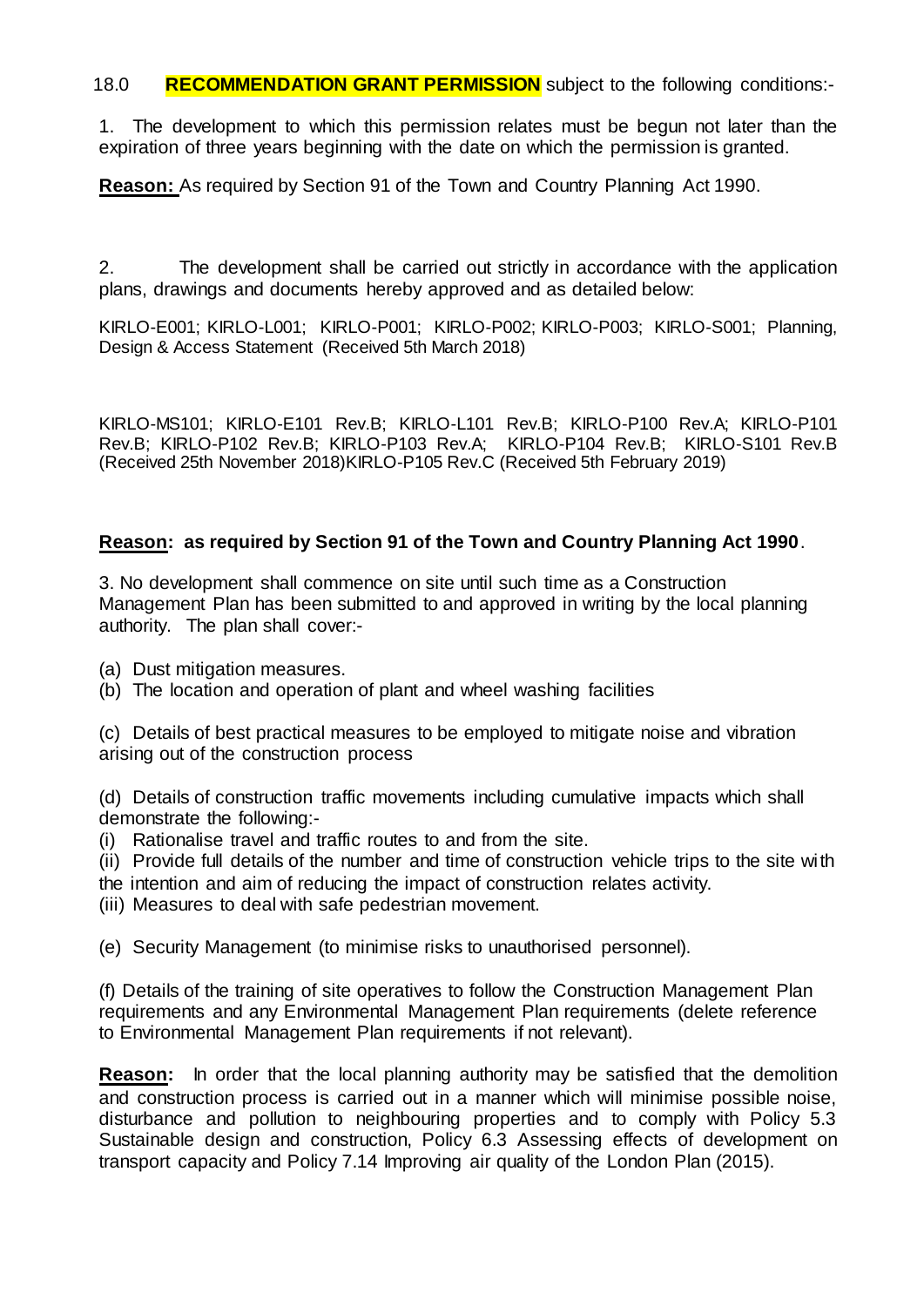4. No development beyond piling shall commence on site until a detailed schedule and specification/samples of all external materials and finishes to be used on the buildings have been submitted to and approved in writing by the local planning authority. The development shall be carried out in accordance with the approved details.

**Reason:** To ensure that the local planning authority may be satisfied as to the external appearance of the building(s) and to comply with Policy 15 High quality design for Lewisham of the Core Strategy (June 2011) and Development Management Local Plan (November 2014) DM Policy 30 Urban design and local character.

5 (a) No development shall commence beyond ground level until plans (1:50 scale) with details showing the physical fit out of the two retail units, including but not limited to floor finish, ceilings, ventilation, sanitary ware and entrances for the commercial units hereby approved have been submitted to and approved in writing by the local planning authority.

(b) The development shall be constructed in full accordance with the approved details, before first occupation and maintained for the life of the development unless with the written approval of the local planning authority.

**Reason:** To ensure that the fit-out of the units is sufficient to ensure that they are an attractive and commercially viable option and to demonstrate the developers commitment to delivering the commercial units as part of this development in accordance with Core Strategy Policy 3 Strategic Industrial Locations and Local Employment Locations/Core Strategy Policy 4 Mixed Use Employment Locations/Core Strategy Policy 5 Other employment locations (June 2011) and Development Management Local Plan (November 2014) DM Policy 9 Mixed Use Employment Locations/ DM Policy 10 Local Employment Locations/ DM Policy 11 Other Employment Locations

6(a) Prior to occupation of the development a scheme for any external lighting that is to be installed at the site, including measures to prevent light spillage shall be submitted to and approved in writing by the local planning authority.

(b) Any such external lighting as approved under part (a) shall be installed in accordance with the approved drawings and such directional hoods shall be retained permanently.

(c) The applicant should demonstrate that the proposed lighting is the minimum needed for security and working purposes and that the proposals minimise pollution from glare and spillage.

**Reason:** In order that the local planning authority may be satisfied that the lighting is installed and maintained in a manner which will minimise possible light pollution to the night sky and neighbouring properties and to comply with DM Policy 27 Lighting of the Development Management Local Plan (November 2014).

7.Notwithstanding the Town and Country Planning (General Permitted Development) Order 1995 (or any Order revoking, re-enacting or modifying that Order), no satellite dishes shall be installed on the front elevations or the roof of the building.

**Reason:** In order that the local planning authority may be satisfied with the details of the proposal and to accord with Policy 15 High quality design for Lewisham of the Core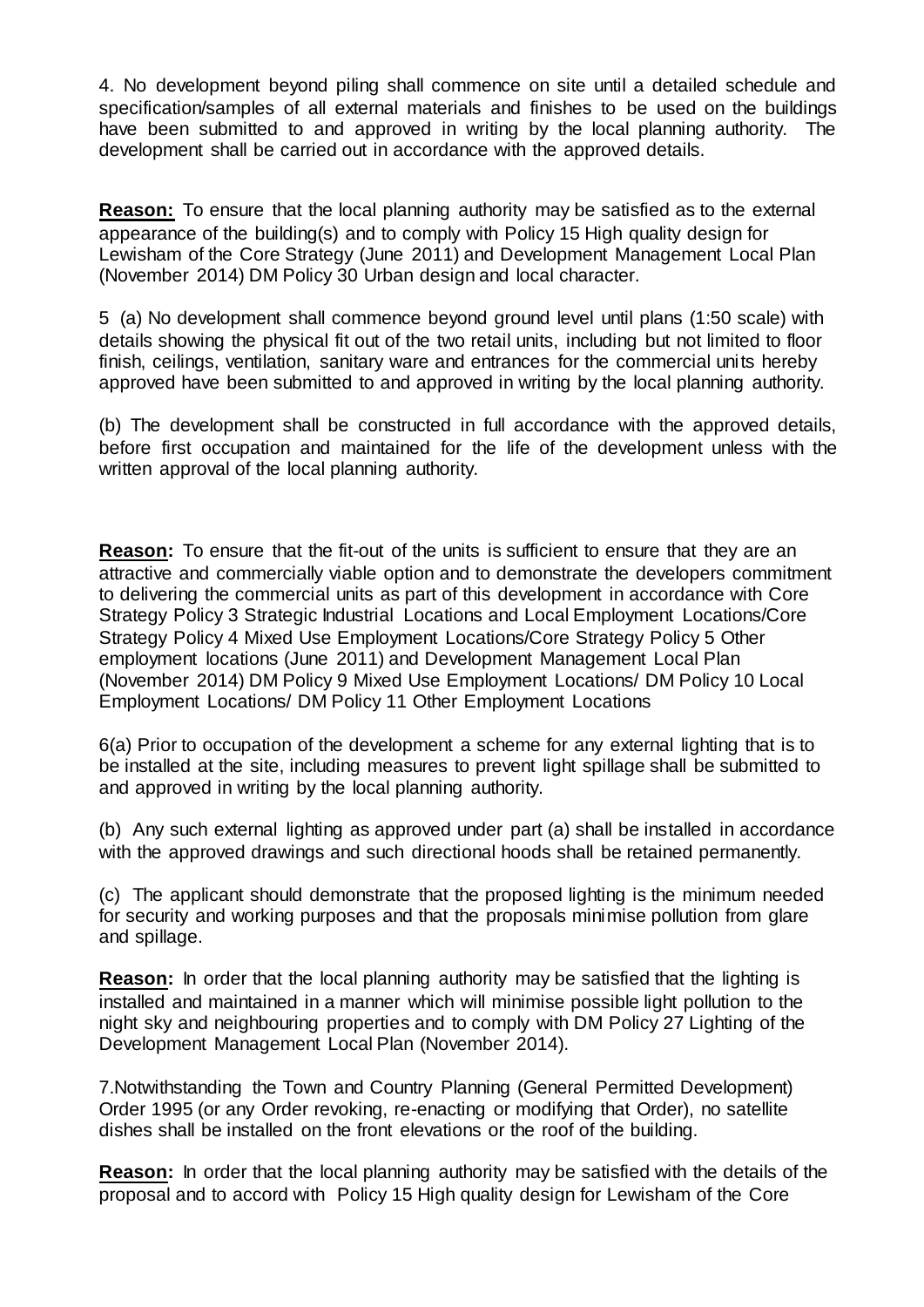Strategy (June 2011) and DM Policy 30 Urban design and local character of the Development Management Local Plan (November 2014).

8. Notwithstanding the Town and Country Planning (General Permitted Development) Order 1995 (or any Order revoking, re-enacting or modifying that Order), no plumbing or pipes, other than rainwater pipes, shall be fixed on the front elevation of the building.

**Reason:** In order that the local planning authority may be satisfied with the details of the proposal and to accord with Policy 15 High quality design for Lewisham of the Core Strategy (June 2011) and DM Policy 30 Urban design and local character of the Development Management Local Plan (November 2014).

9. Notwithstanding the Town and Country Planning (General Permitted Development) Order 2015 (or any Order revoking, re-enacting or modifying that Order), the use of the flat roofs on the building hereby approved shall be as set out in the application and no development or the formation of any door providing access to the roofs shall be carried out, nor shall the roof area be used as a balcony, roof garden or similar amenity area.

**Reason:** In order to prevent any unacceptable loss of privacy to adjoining properties and the area generally and to comply with Policy 15 High Quality design for Lewisham of the Core Strategy (June 2011), and DM Policy 31 Alterations and extensions to existing buildings including residential extensions, DM Policy 32 Housing design, layout and space standards, and DM Policy 33 Development on infill sites, backland sites, back gardens and amenity areas of the Development Management Local Plan (November 2014).

10. No deliveries in connection with construction works shall be taken at or despatched from the site other than between the hours of 8 am and 6 pm on Mondays to Fridays and 8 am and 1 pm on Saturdays and not at all on Sundays or Public Holidays.

No work shall take place on the site other than between the hours of 8 am and 6 pm on Mondays to Fridays and 8 am and 1 pm on Saturdays and not at all on Sundays or Public Holidays.

**Reason:** In order to safeguard the amenities of adjoining occupants at unsociable periods and to comply with Paragraph 120 of the National Planning Policy Framework and DM Policy 26 Noise and Vibration, and DM Policy 32 Housing design, layout and space standards of the Development Management Local Plan (November 2014).

11. No deliveries shall be taken at or despatched from the site other than between the hours of 7 am and 8 pm on Mondays to Fridays, 8 am and 1 pm on Saturdays, or at any time on Sundays or Public Holidays.

**Reason:** In order to safeguard the amenities of adjoining residents and to comply with Paragraph 120 of the National Planning Policy Framework, and DM Policy 26 Noise and Vibration, and DM Policy 32 Housing design, layout and space standards of the Development Management Local Plan (November 2014).

12. Notwithstanding the Town and Country Planning (General Permitted Development) Order 2015 (or any Order revoking, re-enacting or modifying that Order), the basement and lower ground floors of the premises shall be used for storage and for no other purpose (including any other purpose in Class B of the Schedule to the Town and